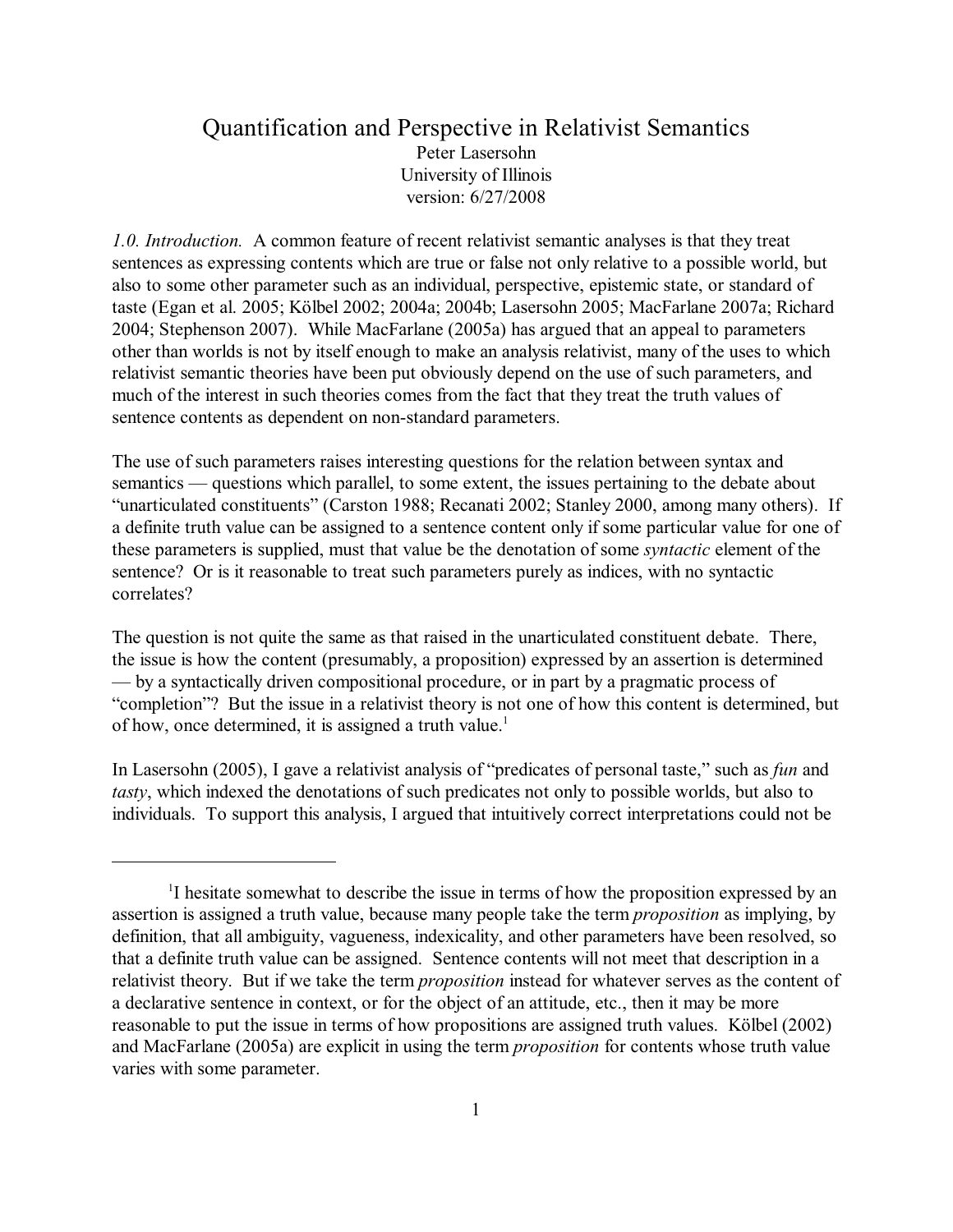obtained by treating these predicates instead as having a hidden argument, interpreted as an indexical pronoun or as a quantified variable. I illustrated the analysis with a small formal fragment in which these predicates did not have any kind of hidden argument, so that the relativization was handled entirely at the level of indices, with no syntactic correlate.

Since the appearance of that paper, Stephenson (2007) has proposed an analysis — otherwise very similar to that of Lasersohn (2005) — which treats these predicates as having a hidden argument place, which may be tied to the individual index in a systematic way; Glanzberg (2007) has argued that a non-relativist analysis (with no extra indices) can be made feasible by properly taking into account the "experiencer" argument of predicates of personal taste; and Stojanovic (2007) has argued that the use of an individual index is semantically equivalent to using an implicit argument, hence that relativist analyses like those in Lasersohn (2005) or Kölbel (2002) are semantically equivalent to the contextual analyses they were intended to replace. Cappelen and Hawthorne (to appear) have argued against a relativist analysis, making crucial use of examples in which a putative hidden argument place in predicates of personal taste is filled by a quantified variable. There thus appears to be considerable disagreement about the utility and significance of using an implicit argument as opposed to an index. The present paper is intended to clarify some of the issues involved, and provide some arguments for an analysis that does not make use of syntactically represented implicit arguments for predicates of personal taste.

*1.1. Faultless disagreement.* The primary argument in favor of relativist semantic analyses comes from the phenomenon of "faultless disagreement" (Kölbel 2004a).<sup>2</sup> For example, if John asserts "This licorice is tasty" and Mary asserts "This licorice is not tasty" (referring to the same piece of licorice) we take them to be disagreeing — even contradicting — each other. At the same time, there does not seem to be any matter of fact on which the disagreement turns. Both John and Mary may be fully and accurately informed about the flavor of the licorice, yet still disagree. In this respect, predicates like *tasty* contrast with predicates like *contain sugar*: If John asserts that the licorice contains sugar, and Mary asserts that it doesn't, one of them must be making a factual error (or lying), and factual information will be enough to resolve the disagreement.

As Cappelen and Hawthorne (to appear) point out, there are at least two senses to words like *agree* or *disagree*, which we must distinguish to understand properly the arguments for and against relativist semantic theories. In one sense, *disagree* means roughly "to engage in a dispute" — that is, it refers to a particular kind of interactive activity, in which people argue, debate, or negotiate with each other. But in another sense, two people may be said to disagree if they hold mutually contradictory beliefs, regardless of whether they engage each other in a dispute over these beliefs. In this sense, disagreement is a state, not an activity, and people may disagree

<sup>&</sup>lt;sup>2</sup>In Lasersohn (to appear) I claim there is additional evidence from factive predicates and from *de se* readings associated with verbs like *consider*. However, these arguments really only distinguish between a relativist analysis and one which used a hidden indexical pronoun; they do not show that a relativist analysis has an advantage over other possible approaches, such as a "non-indexical contextualist" analysis (MacFarlane 2007b; to appear b).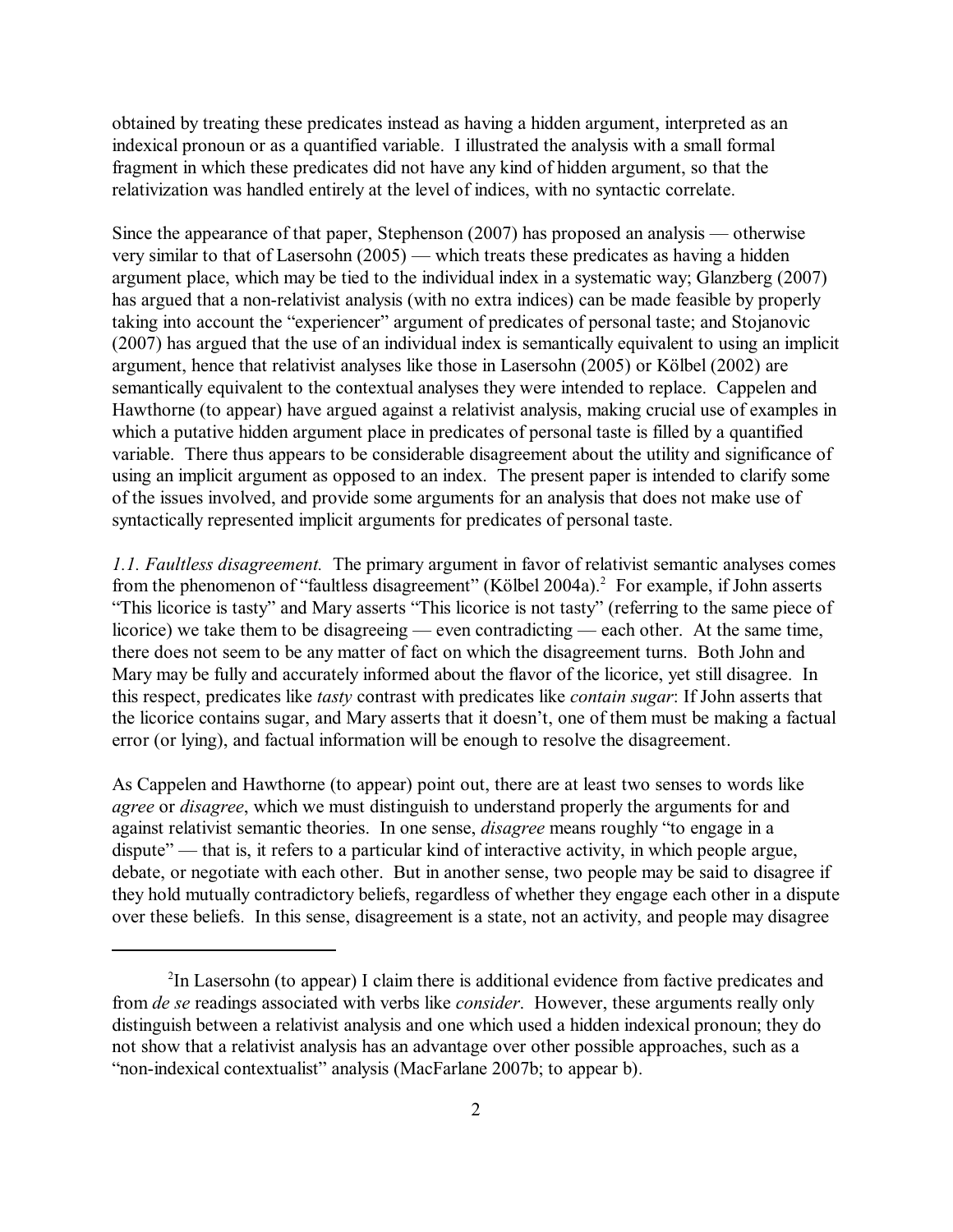without interacting or even being aware of each other's existence.

The recent literature on relativism has often made use of example dialogs in which people argue with each other over some issue for which it is claimed that people may faultlessly disagree. Because of this, the impression may exist that such disputes are the primary phenomenon relativist semantic theories are intended to account for, and that "faultless disagreement" is disagreement in the first sense — an activity people engage in together. But this is a mistake. The issue is not why people engage in any particular form of behavior — a question whose answer will go far beyond semantics in any case — but how people can be in a state of disagreement if there is no matter of fact on which the disagreement turns.

The relativist answer to this is simple: If there is no matter of fact as to whether *P*, then *P* can be true relative to one person and false relative to another. For example *This licorice is tasty* may be true relative to John and false relative to Mary. So if John believes *P* and Mary believes *not P*, they each believe something which is true relative to themselves, and neither makes an error of fact, even though their beliefs contradict each other. The details of how to work this idea out more explicitly vary somewhat from author to author; see Kölbel (2004a), MacFarlane (2007a) for philosophical discussion of the nature of the disagreement, Lasersohn (2005) for a more technical treatment of the associated semantics.

*1.2. What are predicates of personal taste?* Faultless disagreement has been claimed to arise with statements expressing personal taste (Lasersohn 2005; to appear); moral and aesthetic statements more generally (Kölbel 2002; 2004a); scalar adjectives (Richard 2004); epistemic expressions, including modal verbs, probability statements and the verb *know* (Egan et al. 2005; Kölbel 2002; 2005b; to appear a); future contingents (MacFarlane 2003); and probably other sorts of expression as well. In this paper, I concentrate on predicates of personal taste, since these seem to me to be the examples with which a relativist treatment has the strongest intuitive basis.

In Lasersohn (2005), I did not give an explicit definition of predicates of personal taste, relying instead on readers' intuitive understanding of what was meant. Although I briefly considered whether there might be some linguistic "test" by which predicates of personal taste could be reliably identified, no such tests were formulated, and I suggested that the classification might have to be made more on philosophical than linguistic grounds.

I still know of no clear test by which predicates of personal taste may be identified. Nonetheless, it seems that some further clarification is in order, particularly as issues of taste relate to scalarity. As Glanzberg (2007) stresses, predicates of personal taste are often gradable adjectives.<sup>3</sup> For example, an activity can be more fun or less fun; a dish can be very tasty, or not so much. We

<sup>&</sup>lt;sup>3</sup>The reasons for Glanzberg's emphasis on this fact are not completely clear to me, since scalarity per se plays very little role in his arguments against relativism or in favor of contextualism. It should also be noted that some predicates which express personal taste are not adjectives at all, but verbs: e.g. *suck*, *rock* as in *That movie sucks* or *That movie rocks*.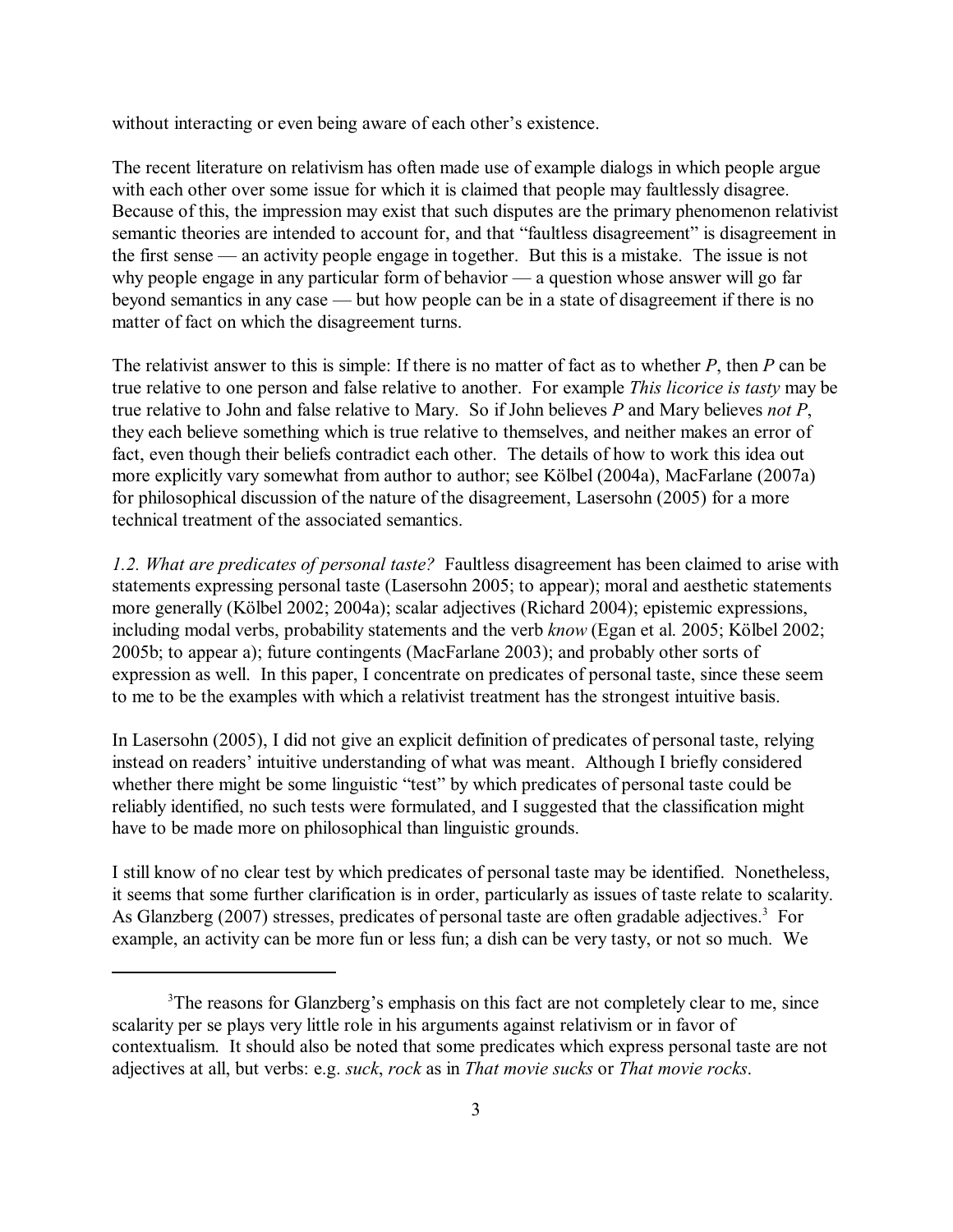may assume, with Glanzberg, a fairly standard picture of the semantics of scalar predicates: Such predicates are associated semantically with a scale — an ordered set of "degrees." The meaning of the adjective must somehow associate individuals with degrees on the scale. Moreover, for a definite truth value to be assigned, a "cut-off" point on the scale must be specified, with the adjective applying truthfully to individuals which are assigned values above the cut-off point.

With scalar predicates in general, it appears that speakers may faultlessly disagree because they take the cut-off point to be in different positions on the scale (Richard 2004). Thus, John and Mary may disagree whether Bill is rich, even if they both know exactly how much money Bill has, and what the relevant comparison class is, just because they employ different standards about how rich a member of that class has to be to count as rich. As scalar expressions, predicates of personal taste may give rise to faultless disagreement in the same way: John and Mary may be in complete agreement as to the degree of fun produced by engaging in some activity (going bowling, for example), yet disagree whether that degree is high enough for the activity to qualify as fun. But this kind of disagreement is due to scalarity, and has little to do specifically with taste.

What seems crucial for disagreements over taste is not the location of the cut-off point, but the assignment of degrees. Different people may assign markedly different degrees of fun or tastiness to the same items, and may differ radically in the relative order of these items on the fun or tastiness scale; but no objective "matter of fact" would seem to select any one of these assignments or orderings as the correct one. John and Mary may disagree whether skydiving is fun, not because they both realize it is fun to degree  $d$  and differ as to whether  $d$  is sufficiently high to count as fun, but because John (who enjoys a good thrill) assigns it a high degree of fun, while Mary (who is terrified of falling) does the opposite. (See Figure 1.)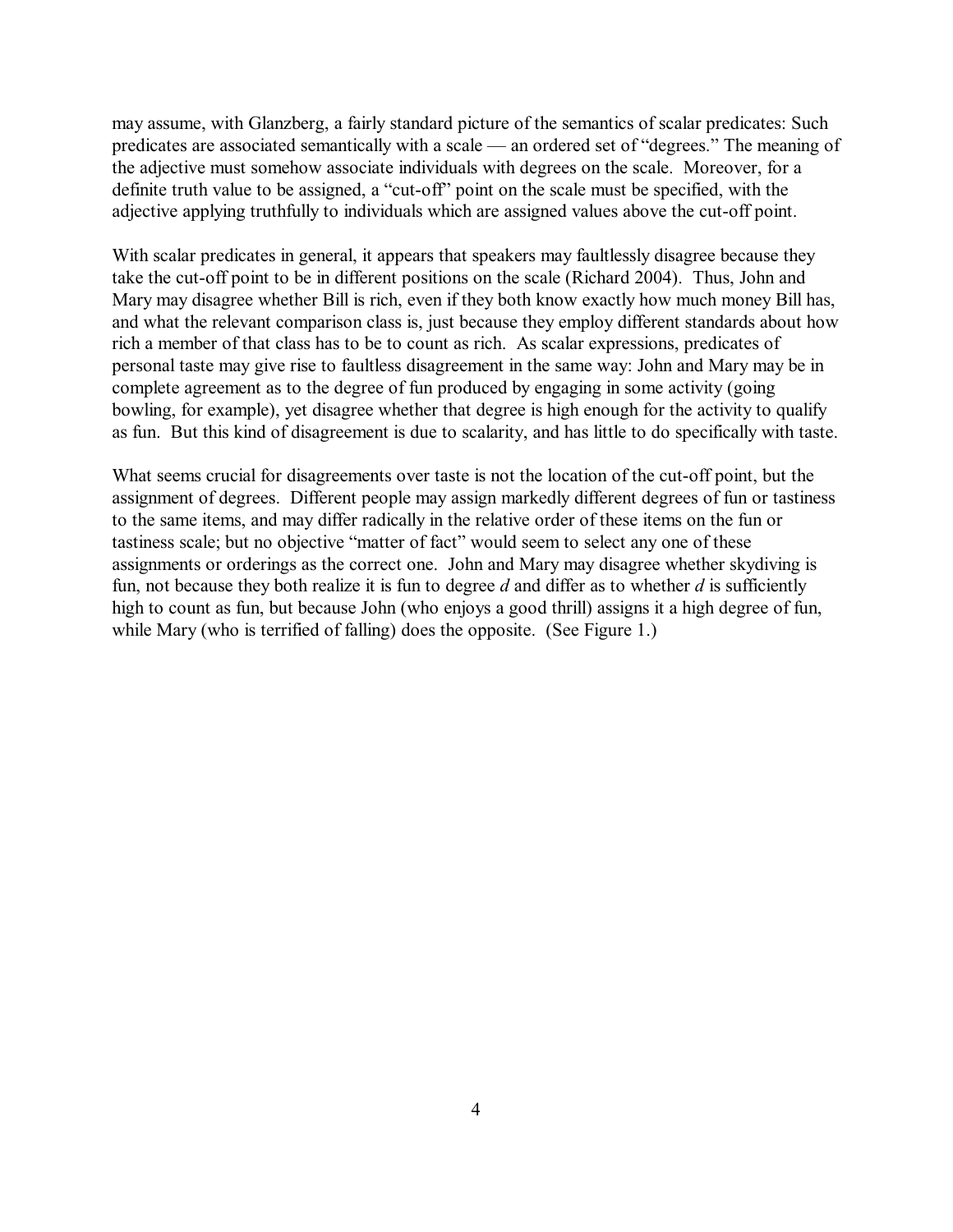more fun **John's assignment T Mary's assignment** Cut-off Cut-off Bowling  $\sim$  /  $\sim$  /  $\sim$  /  $\sim$  Bowling Skydiving Skydiving Skydiving Playing A Playing A Playing A Playing Dominoes Dominoes Dominoes Grading papers Grading papers less fun

I would like to limit the term *predicates of personal taste* to those predicates which allow this kind of interpersonal variation in the assignment of degrees<sup>4</sup>; and *disagreement about taste* to

Figure 1: John and Mary agree that playing dominoes is fun and grading papers is not fun; they disagree about whether skydiving is fun and about whether bowling is fun — but for different reasons.

disagreements based on this kind of interpersonal variation. This gives, I think, a somewhat narrower class of predicates than some other authors' use of the term. Cappelen and Hawthorne (to appear), for example, take *filling* and *spicy* to be predicates of personal taste; but while people

<sup>&</sup>lt;sup>4</sup>I don't intend this as a definition, since taste also clearly involves some notion of affect or preference, and because we have not yet properly taken into account how this interpersonal variation relates to semantic content or truth evaluation. Note that ordinary predicates of spatial distance like *near* and *far* also allow interpersonal variation in the assignment of degrees; but they do not give rise to faultless disagreement and would certainly not be considered predicates of personal taste.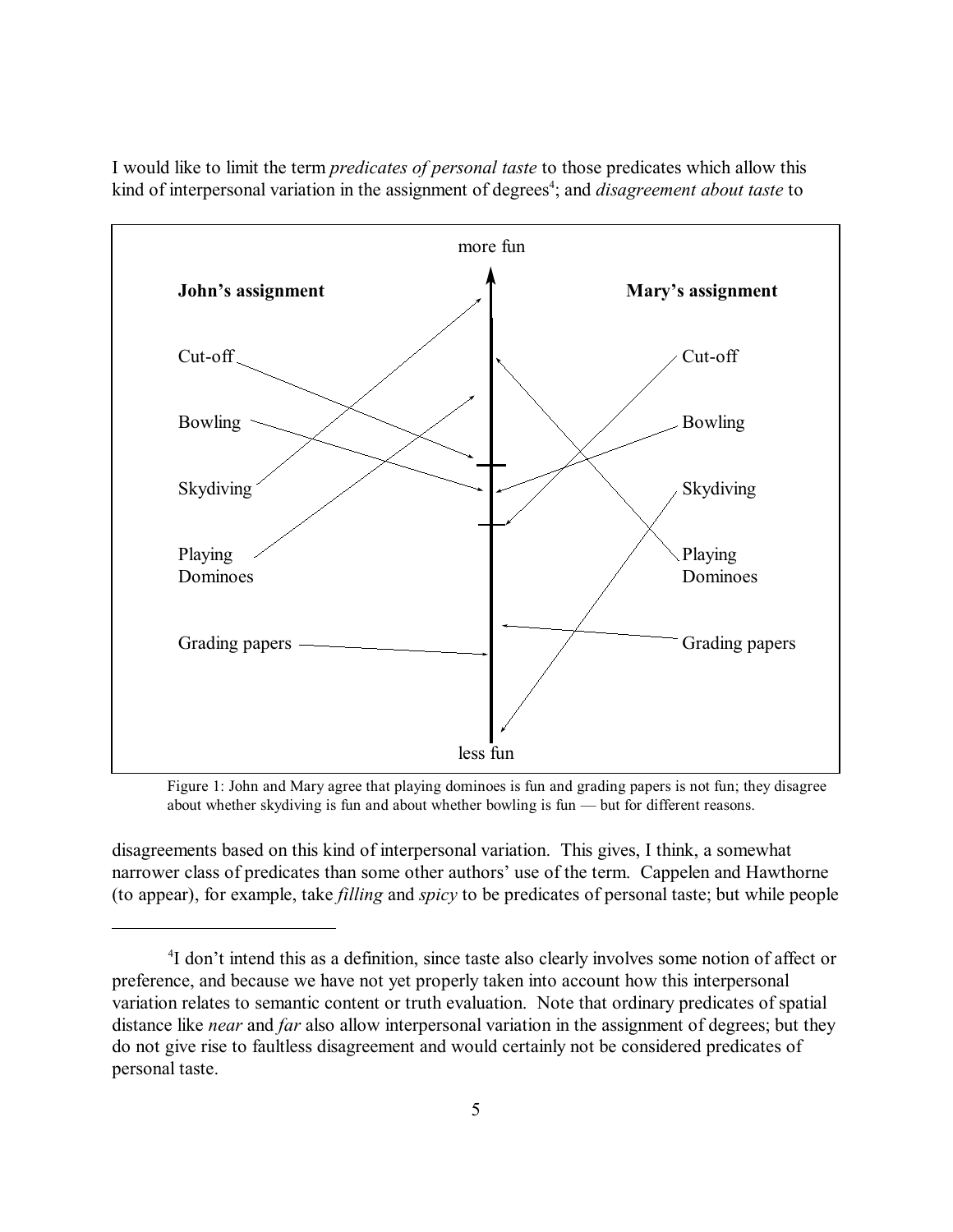may disagree whether a particular dish is filling or spicy (and perhaps this disagreement is faultless), it seems to me that this disagreement is primarily due to variation in where to place the cut-off point, and not because people differ substantially in the relative order in which they would rank dishes according to the degree to which they are filling or spicy.<sup>5</sup> I will set such predicates aside in this paper, and leave to another occasion the question of just how similarly they should be treated to predicates of personal taste.

*2.0. A simple relativist semantics.* I will assume in this paper that interpersonal variation in the assignment of degrees associated with predicates of personal taste produces a corresponding interpersonal variation in truth values of sentences containing them.<sup>6</sup> The issues to be considered are whether this variation in truth value is due to some syntactically present (but phonologically and orthographically "hidden") argument, or instead to a syntactically unrepresented parameter or index; and in either case, how the value of this argument or parameter relates to semantic content and to truth evaluation.

I find such issues easier to work through in the context of a specific set of syntactic and semantic rules, so this section will present a "toy" language, with rules for interpretation. After it is in place, we can consider different hypotheses about the source of the interpersonal variation in truth value exhibited by sentences containing predicates of personal taste. We will also make some modifications and additions to the system later in the paper.

The system to be presented is similar that of Lasersohn (2005; to appear), but expanded to include quantification. The earlier system was based directly on the logic for demonstratives presented in Kaplan (1989), and followed Kaplan's presentation closely (though it did not treat predicates of personal taste in the same way as Kaplan treated demonstrative and indexical pronouns). In the present paper, the relation of the analysis to Kaplan's theory of indexicality is of less immediate concern, so we will not stick quite so close to Kaplan; but the analysis is still broadly in the same framework.

The language is very simple, but constructed to mimic certain features of natural language syntax. The lexicon is as follows:

(1) Basic expressions:

 $5$ Note that for a certain kind of spiciness (piquancy), we even have a scientific measure: the Scoville Scale, developed by Wilbur Scoville in 1912. Of course individuals also vary in the degree to which they find spicy or filling food to be appealing, but this is an entirely separate matter from the applicability of the predicates *spicy* and *filling* themselves.

<sup>&</sup>lt;sup>6</sup>Several alternative lines of analysis which do not make this assumption are considered in Lasersohn (2005).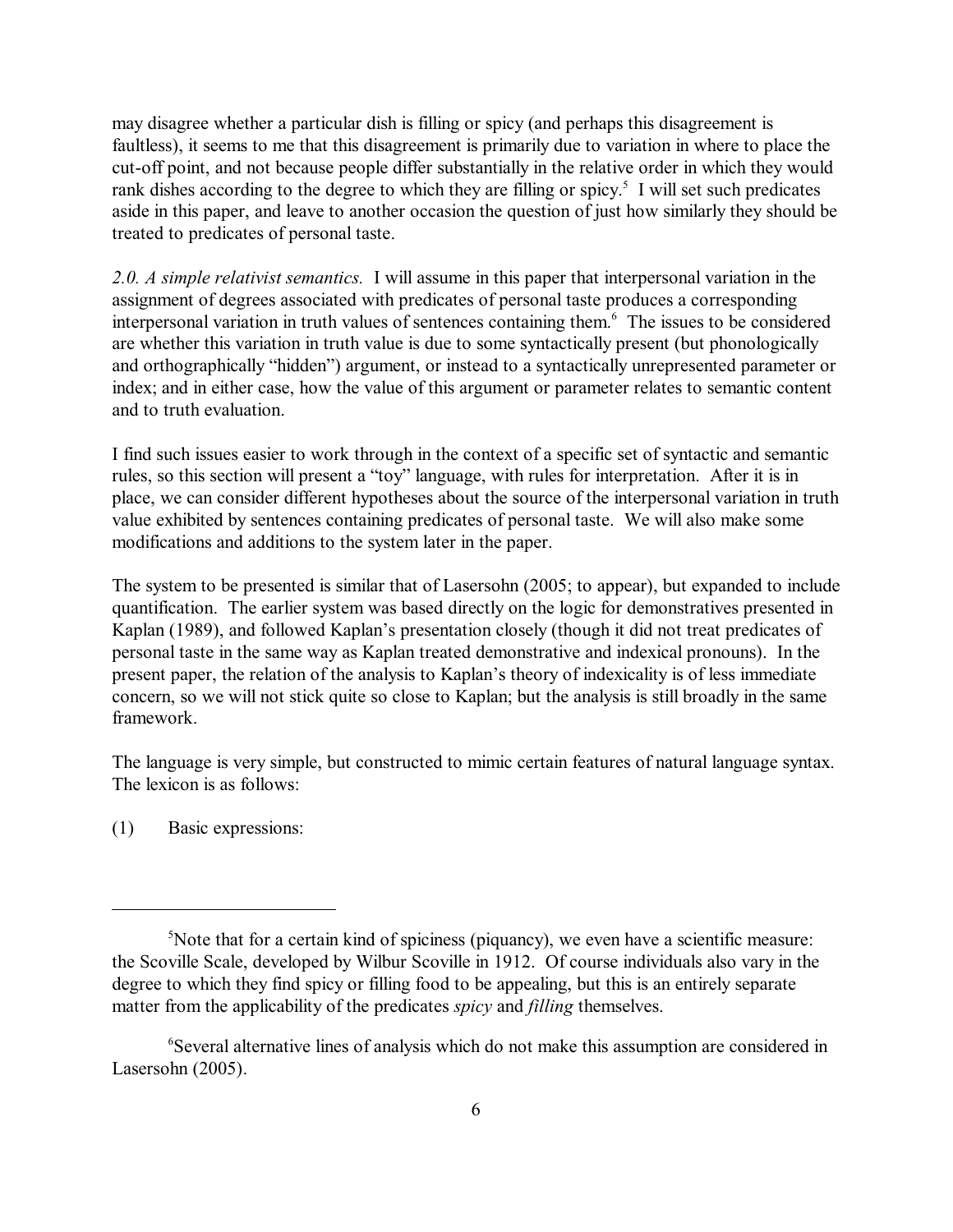- a. Proper names: *John*, *Mary*, *Bill*, *The Blue Streak*<sup>7</sup>
- b. "Overt" pronouns: *I*, *you*,  $pro_1$ ,  $pro_2$ ,  $pro_3$ ,...
- c. "Covert" pronouns:  $\vec{p}$ ro<sub>1</sub>,  $\vec{p}$ ro<sub>2</sub>,  $\vec{p}$ ro<sub>3</sub>,...
- d. Intransitive verbs: *is-fun*, *is-tasty*, *contains-sugar*, *is-six-feet-tall*
- e. Transitive verbs: *ate*, *rode*, *be*
- f. Ditransitive verbs: *gave*, *sent*
- g. Common nouns: *man*, *woman*, *roller-coaster*, *ride*, *dish*, *licorice-stick*
- h. Determiners: *the*, *every*, *some*

Proper names and pronouns (overt and covert) will together be called "terms." The indexed pronouns *pro*, *pro*, *pro*,... do the service of the English third person pronouns *he*, *she*, *it*; we use "pro" in place of these to avoid having to deal with gender agreement. The covert pronouns  *serve as hidden indexicals, and also correspond to the "traces" left by* Quantifier Raising and similar movement rules in modern syntactic theory.<sup>8</sup>

The syntax includes the following rules:

- (2) Formation rules:
	- a. If  $\alpha$  is a term and  $\beta$  is an intransitive verb, then  $\lceil \alpha \beta \rceil$  is a sentence.
	- b. If  $\alpha$  is a term and  $\beta$  is a transitive verb, then  $\lceil \beta \alpha \rceil$  is an intransitive verb.
	- c. If  $\alpha$  is a term and  $\beta$  is a ditransitive verb, then  $\lceil \beta \alpha \rceil$  is a transitive verb.
	- d. If  $\alpha$  is a term and  $\beta$  is an intransitive verb, then  $\lceil \beta$  *for*  $\alpha \rceil$  is an intransitive verb.
	- e. If  $\varphi$  and  $\psi$  are sentences, then  $\neg \varphi$ ,  $[\varphi \& \psi]$ , and  $[\varphi \lor \psi]$  are sentences.
	- f. If  $\alpha$  is a common noun and  $\delta$  is a determiner, then  $\lceil \delta \alpha \rceil$  is a quantifier.
	- g. If  $\varphi$  is a sentence containing at least one occurrence of  $pr\varphi_n$ , then  $\lambda n \varphi$  is a sentence abstract.
	- h. If  $\alpha$  is a quantifier and  $\sigma$  is a sentence abstract, then  $\lceil \alpha \sigma \rceil$  is a sentence.
	- i. If  $\alpha$  is a common noun and  $\sigma$  is a sentence abstract, then  $\lceil \alpha \cdot \text{that } \sigma \rceil$  is a common noun.

We interpret relative to models:

- (3) A *model* is a 5-tuple  $\langle W, U, C, F, \mathbf{c} \rangle$ , where:
	- a.  $W$  is a non-empty set (of "worlds")
	- b. *U* is a non-empty set (of "individuals")
	- c.  $C$  is a non-empty set (of "contexts")

<sup>8</sup>We ignore many complexities of English syntax, such as pronoun case, the distinction between reflexive and non-reflexive pronouns, conditions on coindexation, subject-verb agreement, and rules limiting the distribution of covert pronouns.

The Blue Streak is an old wooden roller coaster at the Cedar Point Amusement Park near Sandusky, Ohio.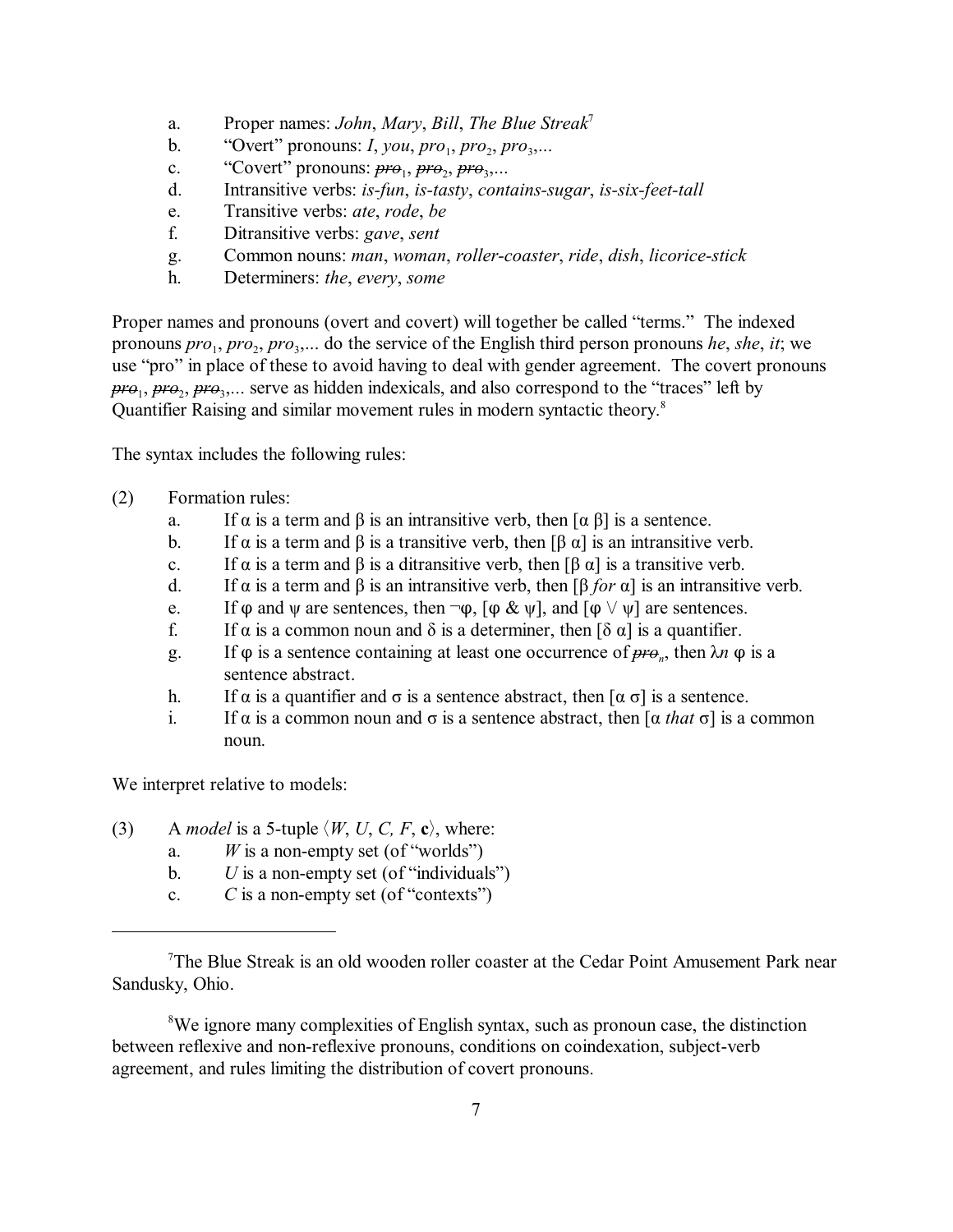- d. *F* is a function assigning values to proper names, intransitive verbs, transitive verbs, and common nouns as given below
- e.  $\mathbf{c} \in C$

Contexts may be identified with 5-tuples of the form  $\langle A_c, Y_c, D_c, W_c, J_c \rangle$ , where:

- (4) a.  $A_c \in U$  (the "agent", or speaker/author, of *c*)
	- b.  $Y_c \in U$  (the addressee of *c*)
	- c.  $D_c$  is a finite sequence of elements of *U* (the "indicated individuals" of *c*; these will serve as the values of demonstratively interpreted pronouns.)
	- d.  $W_c \in W$  (the world of *c*)
	- e.  $J_c \in U$  (the "judge" of  $c$  that is, the individual on whom the truth value of sentences containing predicates of personal taste depends)

We do not regard contexts in the formal sense defined here as corresponding one-one with concrete situations in which a sentence is used; rather, each situation of use corresponds to as many formal contexts as there are individuals, with each individual serving as judge in a separate formal context. This means that the judge is undetermined by the situation in which a sentence is used — a feature which will be important in accounting for the intuition that "matters of fact" fall short of fixing the truth values of statements of personal taste.

*F* should map each triple of a world, individual, and proper name, intransitive verb, transitive verb ditransitive verb, or common noun to a value as follows:

- (5) a. If  $\alpha$  is a proper name, then  $F(w, u, \alpha) \in U$ .
	- b. If  $\alpha$  is an intransitive verb or common noun, then  $F(w, u, \alpha) \subseteq U$ .
	- c. If  $\alpha$  is a transitive verb, then  $F(w, u, \alpha) \subseteq U \times U$ .
	- d. If  $\alpha$  is a ditransitive verb, then  $F(w, u, \alpha) \subseteq U \times U \times U$ .

We consider *fun* and *tasty* to be "subjective" expressions, whose denotation is a matter of personal taste and therefore varies from individual to individual. All other expressions assigned values by *F* are "objective," and subject to the following constraint:

(6) If  $\alpha$  is objective, then for all *w*, *u*, *u'* :  $F(w, u, \alpha) = F(w, u', \alpha)$ .

Proper names should also denote rigidly across worlds:

(7) If  $\alpha$  is a proper name, then for all *w*, *w'*, *u*:  $F(w, u, \alpha) = F(w', u, \alpha)$ .

An appropriate *assignment of values to variables* for a model  $M = \langle W, U, C, F, \mathbf{c} \rangle$  is an (infinite) sequence of elements of *U*.

We write  $[\alpha]^{M, c, w, u, g}$  for the denotation of  $\alpha$  relative to model M, context c, world w, individual u,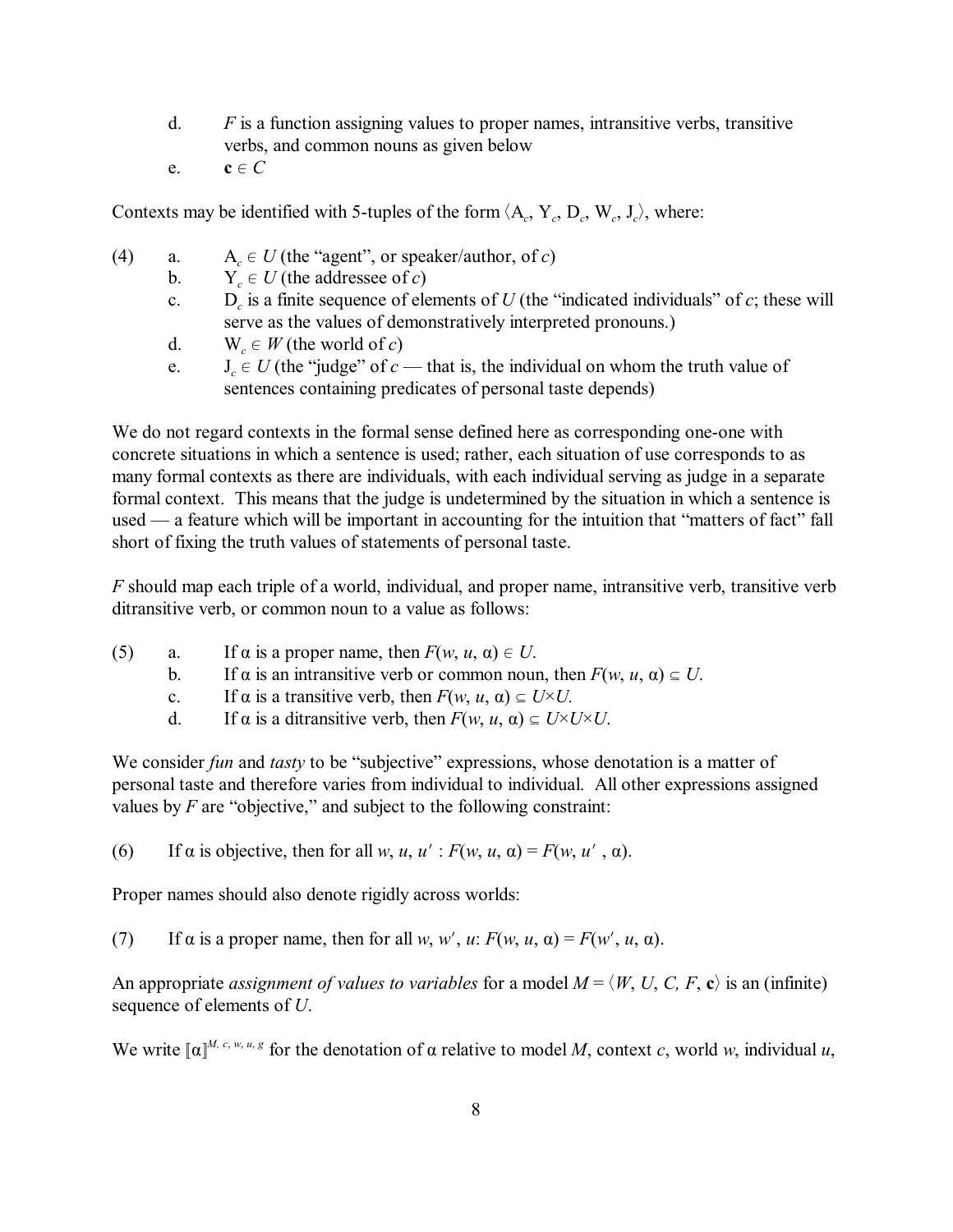and assignment *g*, defined for basic expressions as follows:

- (8) a. If  $\alpha$  is a proper name, intransitive verb, transitive verb, or common noun, then  $\llbracket \alpha \rrbracket^{M, c, w, u, g} = F(w, u, \alpha).$ 
	- b. *I*  $[I]^{\mathcal{M}, c, w, u, g} = A_c$ . *(I* is the first person pronoun, and always denotes the agent of its context.)
	- c. *you*<sup>*M, c, w, u, g* = Y<sub>*c*</sub>. (*You* is the second person pronoun.)</sup>
	- d.  $[pro_n]^{\mathcal{M}, c, w, u, g} = [pro_n]^{\mathcal{M}, c, w, u} = \text{the } n^{\text{th}} \text{ element of } g.$
	- e. *be*  $[be]^{M, c, w, u, g} = \{ \langle x, x \rangle \mid x \in U \}$
	- f. *the*  $\mathbb{I}^{M, c, w, u, g} = \{ \langle X, Y \rangle \subseteq \text{pow}(U) \times \text{pow}(U) \mid \exists x [X = \{x\} \& x \in Y] \}$
	- $g$ . *every*<sup>M, *c*, *w*, *u*,  $g = \{ \langle X, Y \rangle \subseteq \text{pow}(U) \times \text{pow}(U) | X \subseteq Y \}$ </sup>
	- h. *some*<sup> $M, c, w, u, g = \{ \langle X, Y \rangle \subseteq \text{pow}(U) \times \text{pow}(U) \mid X \cap Y \neq \emptyset \}$ </sup>

Note that all basic expressions other than pronouns have the same denotation relative to every context:  $[\![\alpha]\!]^{M, c, w, u, g} = [\![\alpha]\!]^{M, c', w, u, g}$  for all *c*, *c'*.

Sentences will denote truth values, with predication working in the expected way:

| (9) | a.             | If $\alpha$ is a term and $\beta$ is an intransitive verb, then<br>$\llbracket [\alpha \beta] \rrbracket^{M, c, w, u, g} = 1 \text{ if } \llbracket \alpha \rrbracket^{M, c, w, u, g} \in \llbracket \beta \rrbracket^{M, c, w, u, g}$<br>$\llbracket [\alpha \beta] \rrbracket^{M, c, w, u, g} = 0 \text{ if } \llbracket \alpha \rrbracket^{M, c, w, u, g} \notin \llbracket \beta \rrbracket^{M, c, w, u, g}$ |
|-----|----------------|------------------------------------------------------------------------------------------------------------------------------------------------------------------------------------------------------------------------------------------------------------------------------------------------------------------------------------------------------------------------------------------------------------------|
|     | b.             | If $\alpha$ is a term and $\beta$ is a transitive verb, then<br>$\llbracket \llbracket \beta \alpha \rrbracket \rrbracket^{M, c, w, u, g} = \{u \in U \mid \langle u, \llbracket \alpha \rrbracket^{M, c, w, u, g} \rangle \in \llbracket \beta \rrbracket^{M, c, w, u, g}$                                                                                                                                      |
|     | $\mathbf{c}$ . | If $\alpha$ is a term and $\beta$ is a ditransitive verb, then<br>$\llbracket [\beta \alpha] \rrbracket^{M,c,w,u,g} = \{ \langle u, u' \rangle \in U \times U \mid \langle u, u', \llbracket \alpha \rrbracket^{M,c,w,u,g} \rangle \in \llbracket \beta \rrbracket^{M,c,w,u,g} \}$                                                                                                                               |

Modification of a predicate with a *for*-phrase makes it objective; *tasty for Mary* will denote, relative to any individual, those things which *tasty* denotes relative to Mary:

(10) If  $\alpha$  is a term and  $\beta$  is an intransitive verb, then  $\left[\left[\beta \text{ for } \alpha\right]\right]^{M, c, w, u, g} = \left[\beta\right]^{M, c, w, a, g}$ , where  $a =$  $\llbracket \mathbf{\alpha} \rrbracket^{M, c, w, u, g}.$ 

Connectives work in the usual way: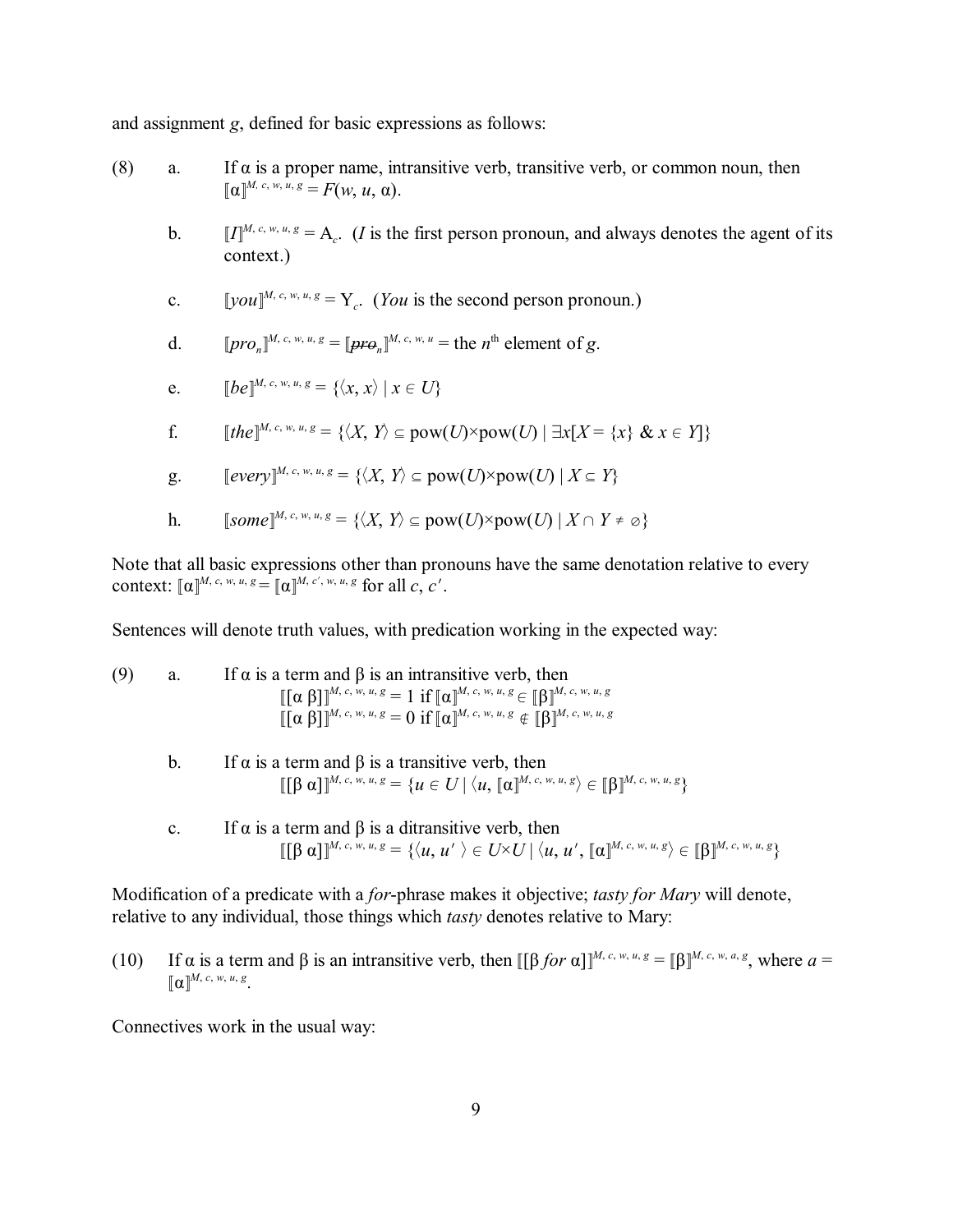(11) If  $\varphi$ ,  $\psi$  are sentences, then

| a.             | $[\neg \phi]^{M, c, w, u, g} = 1 \text{ if } [\phi]^{M, c, w, u, g} = 0$<br>$[\![\neg \phi\!]^{M,\,c,\,w,\,u,\,g} = 0 \text{ if } [\![\phi\!]]^{M,\,c,\,w,\,u,\,g} = 1$                                                                                                                                                                                     |
|----------------|-------------------------------------------------------------------------------------------------------------------------------------------------------------------------------------------------------------------------------------------------------------------------------------------------------------------------------------------------------------|
| b.             | $\llbracket [\phi \& \psi] \rrbracket^{M, c, w, u, g} = 1 \text{ if } \llbracket \phi \rrbracket^{M, c, w, u, g} = 1 \text{ and } \llbracket \psi \rrbracket^{M, c, w, u, g} = 1$<br>$\llbracket [\phi \& \psi]]^{M, c, w, u, g} = 0 \text{ if } \llbracket \phi \rrbracket^{M, c, w, u, g} = 0 \text{ or } \llbracket \psi \rrbracket^{M, c, w, u, g} = 0$ |
| $\mathbf{c}$ . | $\llbracket [\phi \vee \psi] \rrbracket^{M, c, w, u, g} = 1 \text{ if } \llbracket \phi \rrbracket^{M, c, w, u, g} = 1 \text{ or } \llbracket \psi \rrbracket^{M, c, w, u, g} = 1$<br>$\llbracket [\phi \vee \psi]]^{M,c,w,u,g} = 1 \text{ if } \llbracket \phi \rrbracket^{M,c,w,u,g} = 0 \text{ and } \llbracket \psi \rrbracket^{M,c,w,u,g} = 0$         |

The  $\lambda$ -binder also works in the expected way:

(12)  $\left[\lambda n \varphi\right]^{M,c,w,u,g} = \{x \in U \mid \left[\varphi\right]^{M,c,w,u,g[x/n]} = 1\}$ , where  $g[x/n]$  is that sequence in which x is the  $n<sup>th</sup>$  element and which agrees with *g* in all other positions.

Quantifiers denote sets of sets of individuals, as in Barwise and Cooper (1981):

(13) If  $\delta$  is a determiner and  $\alpha$  is a common noun, then  $\llbracket [\delta \alpha] \rrbracket^{M, c, w, u, g} = \{ Y \subseteq U \mid \langle [\alpha]^{M, c, w, u, g}, \rangle \}$  $Y\rangle \in \llbracket \delta \rrbracket^{M, c, w, u, g}$ .

Quantification is straightforward:

(14) If 
$$
\alpha
$$
 is a quantifier and  $\sigma$  is a sentence abstract, then  
\n
$$
[[\alpha \sigma]]^{M,c,w,u,g} = 1 \text{ if } [\sigma]^{M,c,w,u,g} \in [\alpha]^{M,c,w,u,g}
$$
\n
$$
[[\alpha \sigma]]^{M,c,w,u,g} = 0 \text{ if } [\sigma]^{M,c,w,u,g} \notin [\alpha]^{M,c,w,u,g}
$$

Sentence abstracts also serve as relative clauses, which intersectively modify their common nouns:

(15) If 
$$
\alpha
$$
 is a common noun and  $\sigma$  is a sentence abstract, then 
$$
[[\alpha \text{ that } \sigma]]^{M, c, w, u, g} = [\alpha]^{M, c, w, u, g} \cap [\sigma]^{M, c, w, u, g}
$$

Pronouns which are not bound will be interpreted demonstratively. Technically, this means we may drop the dependence of denotation on *g* by letting pronouns take their values from  $D_c$ . In the case of sentences, this gives us something similar to a standard Tarskian definition of truth via satisfaction, but with the quantification over sequences restricted to just those sequences agreeing with  $D_c$ :<sup>9</sup>

(16) Where  $\varphi$  is a sentence:  $[\![\varphi\]]^{M, c, w, u} = 1$  if  $[\![\varphi\]]^{M, c, w, u, g} = 1$  for all *g* agreeing with  $D_c$ 

<sup>9</sup>Where  $D_c$  is an *n*-place sequence, *g* agrees with  $D_c$  iff for all *i* ( $1 \le i \le n$ ), the *i*<sup>th</sup> element of  $D_c$  is identical to the *i*<sup>th</sup> element of *g*.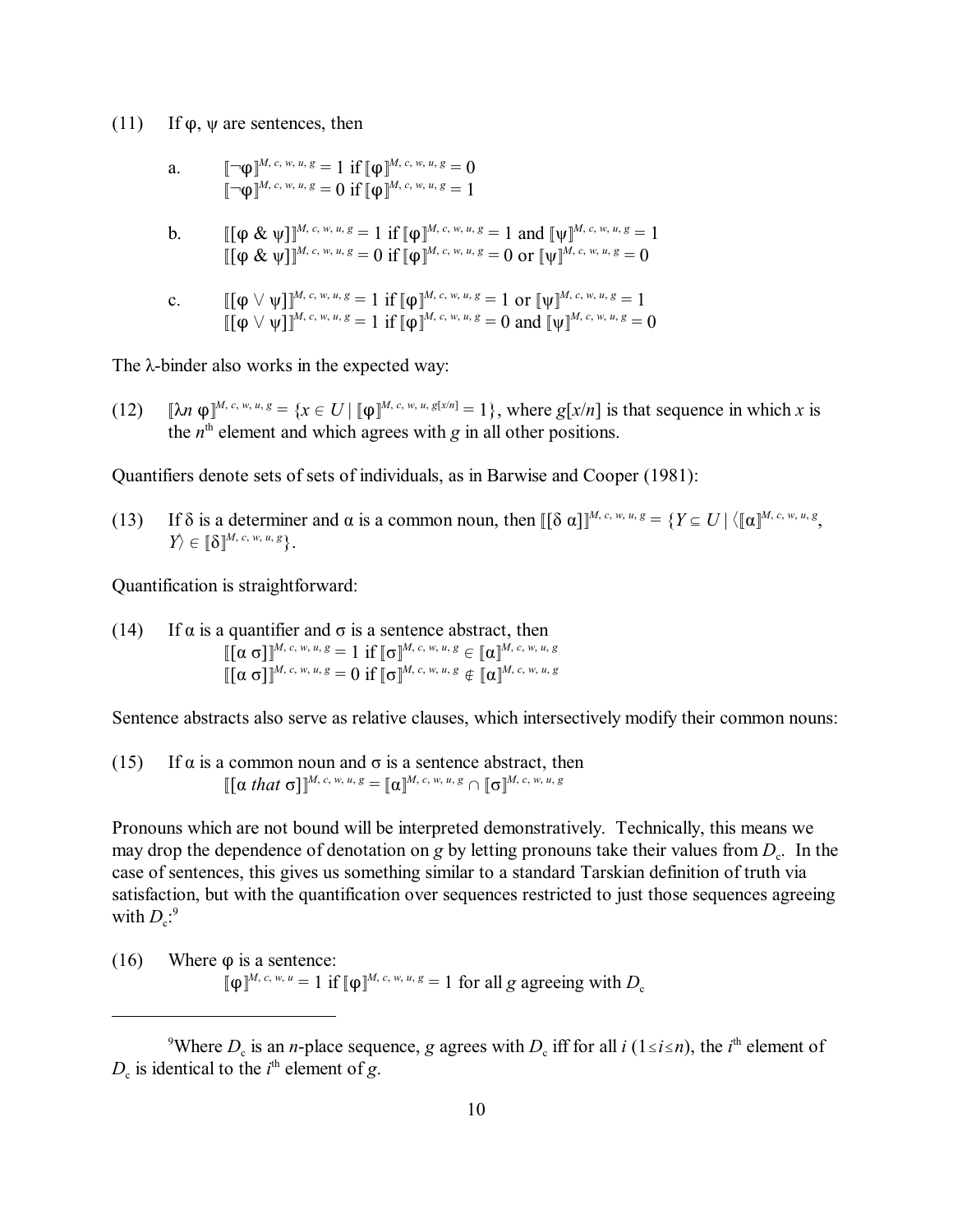$[\![\varphi\]]^{M, c, w, u} = 0$  if  $[\![\varphi\]]^{M, c, w, u, g} = 0$  for all *g* agreeing with  $D_c$ (undefined otherwise)

But the pattern in (16) can be subsumed under a more general rule dropping the relativization to assignments for expressions of all types:

(17) If  $\llbracket \alpha \rrbracket^{M,c,w,u,g} = \llbracket \alpha \rrbracket^{M,c,w,u,g}$  for all g, g' agreeing with  $D_c$ , then  $\llbracket \alpha \rrbracket^{M,c,w,u} = \llbracket \alpha \rrbracket^{M,c,w,u,g}$ , for any  $g$  agreeing with  $D<sub>c</sub>$  (undefined otherwise).

The following examples illustrate how sentences in English may be rendered into our toy language:

| (18) | a.             | The Blue Streak is fun $\Rightarrow$ [The-Blue-Streak is-fun]                                                                           |
|------|----------------|-----------------------------------------------------------------------------------------------------------------------------------------|
|      | b.             | It is fun $\Rightarrow$ [pro <sub>1</sub> is-fun]                                                                                       |
|      | $\mathbf{c}$ . | The Blue Streak is fun for me $\Rightarrow$ [The-Blue-Streak [is-fun for I]]                                                            |
|      | d.             | Every roller coaster is fun $\Rightarrow$ [[every roller-coaster] $\lambda$ 1 [ $\mu$ r $\theta$ <sub>1</sub> is-fun]]                  |
|      | e.             | <i>John rode every roller coaster</i> $\Rightarrow$ [[every roller-coaster] $\lambda$ 1 [ <i>John</i> [rode $pr\theta$ <sub>1</sub> ]]] |
|      | f.             | Every licorice stick that contains sugar is tasty $\Rightarrow$                                                                         |
|      |                | [[every [licorice-stick that $\lambda$ 2 [ $\mu$ r $\theta$ , contains-sugar]]] $\lambda$ 1 [ $\mu$ r $\theta$ <sub>1</sub> is-tasty]   |
|      | g.             | Every man rode some roller coaster that is fun for him $\Rightarrow$                                                                    |
|      |                | [[every man] $\lambda$ 1 [[some [roller-coaster that $\lambda$ 2 [ $\mu$ ro, [is-fun [for pro,]]]]]                                     |
|      |                | $\lambda$ 3 [ <i>pro</i> , [ <i>rode pro</i> ,]]]]                                                                                      |
|      |                |                                                                                                                                         |

The *content* of an expression  $\alpha$  in a given context *c* (relative to *M*, *g*), notated  $\lbrack \alpha \rbrack^{M,c,g}$ , will be that function which maps any world *w* and individual *u* onto the denotation of  $\alpha$  relative to *M*, *c*, *w*, *u*, *g*; that is,  $[\![\alpha]\!]^{M, c, g}(w, u) = [\![\alpha]\!]^{M, c, w, u, g}$ .

As with denotation, we may drop the relativization of content to *g*, assigning free pronouns their values according to  $D_{\rm c}$ :

(19) If  $[\alpha]^{M, c, g} = [\alpha]^{M, c, g'}$  for all *g*, *g*<sup>*'*</sup> agreeing with *D*<sub>c</sub>, then  $[\alpha]^{M, c} = [\alpha]^{M, c, g'}$ , for any *g* agreeing with  $D_{\rm c}$  (undefined otherwise).

We say that a sentence  $\varphi$  is *true in context c* (in *M*) iff its content in *c* (in *M*) maps the world and judge of *c* onto 1, that is iff  $[\phi]^{M, c}(W_c, J_c) = 1$ . Since each model includes a designated context **c**, we may say that  $\varphi$  is *true in M* iff  $\varphi$  is true in **c** (in *M*).

As in Kaplan (1989), separate notions of entailment, contradiction, etc. may be defined at the level of sentences and at the level of sentence contents. We may say that two sentences  $\varphi$  and  $\psi$ contradict each other iff there is no *M*, such that  $\varphi$  is true in *M* and  $\psi$  is true in *M*. More relevant to our concerns at the moment, however, is contradiction at the level of content: If *p* and *q* are two sentence contents (that is, two functions from world-individual pairs to truth values), we say that *p* and *q* contradict each other iff there is no world *w* and no individual *u* such that  $p(w, u) = 1$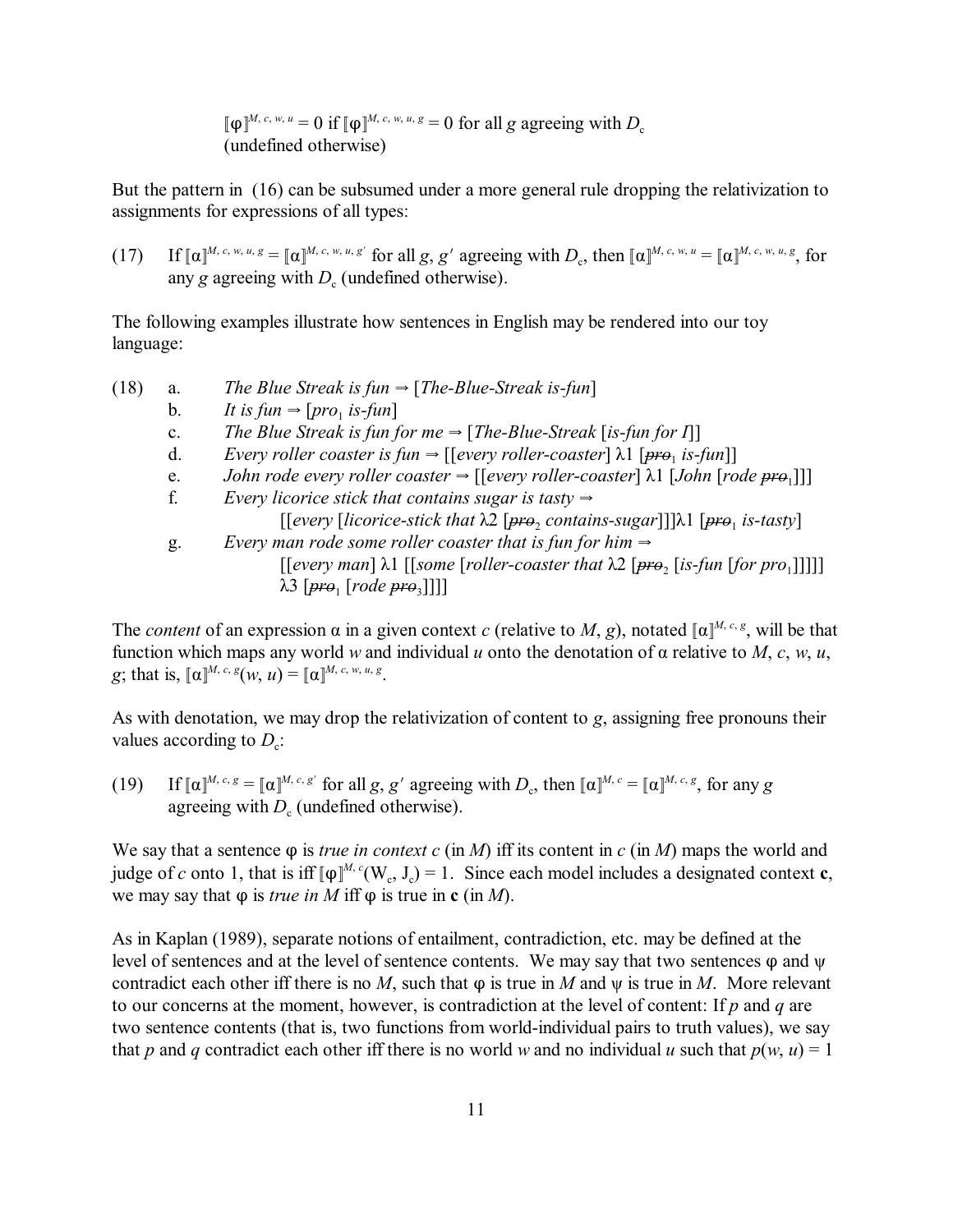and  $q(w, u) = 1$ .

It should be noted that in this system, as in Kaplan (1989), the pronouns vary in content from context to context, as do sentences containing unbound pronouns. In contrast, sentences containing no unbound pronouns receive the same content in all contexts, even if they contain a 1 1 subjective predicate: [[*the licorice-stick*]ë1[*pro is-tasty*]] = [[*the licorice-stick*]ë1[*pro is- <sup>M</sup>*, *<sup>c</sup>*  $\{tag{c, c', c'}$  for all *M*, *c*, *c'*.

Nonetheless, sentences containing a subjective predicate may vary in truth value from context to context. If two contexts have different judges, i.e. if  $J_c \neq J_{c'}$ , it might happen that  $[[[the] *licorice* \text{trick}[\lambda \mathbb{1}[\text{pre}_1 \text{ is } -\text{task}]\mathbb{1}]^{\mathbb{M}, c}(\omega, J_c) = 1$  and  $[[[\text{the} \text{ } \text{icoric-} \text{stick}]\lambda \mathbb{1} [\text{pre}_1 \text{ is } -\text{tasky}]\mathbb{1}]^{\mathbb{M}, c'}(\omega, J_{c'}) = 0.$ Of course then it would also be the case that  $[[[the *licorice-stick*]  $\lambda$ 1 [*pre*<sub>1</sub> *is-tasty*]]]<sup>*M*, *c*</sup>(*w*, *J*<sub>c</sub>) = 1$ and  $[\neg[[the \text{ }licorice-stick]\lambda1 \;[p r \varphi_1 \text{ is-tasty}]]^{\mathcal{M}, c'}(w, J_{c'}) = 1$ . That is, the sentence and its negation could both be true (relative to their separate contexts). Despite this fact,  $[[[the *licorice-stick*] \lambda]$  $[pre_1$  *is-tasty*]]]<sup>*M*, *c*</sup> and  $[\neg[[the] \text{ } licorice-stick]\lambda1 \text{ } [pre_1 \text{ } is-tasty]]$ <sup>*M*, *c'* will always contradict each</sup> other, even when *c* and  $c<sup>T</sup>$  are distinct. This allows us an explanation of faultless disagreement: two sentences can express mutually contradictory contents, yet both be true relative to different individuals.

*2.1. Relativism, assessment and stance.* What makes this system "relativist"? Different authors use this term in different ways. As I understand it, there are two crucial features of the system just outlined which make this term appropriate. First, sentences may vary in truth value without a corresponding variation in content. Second, this variation depends on some parameter whose value is not fixed by the situation in which a sentence is used.

These criteria are equivalent, as far as I can tell, to the claim that sentences may be assigned contents whose truth values depend not just on the "context of use" but also on the "context of assessment" (MacFarlane 2003; 2005a). We treat the context of use as fully determined by the situation in which the sentence is used; if truth values vary independently of this situation, we regard them as at least partly dependent on a separate context determined by the situation in which the sentence is assessed for truth or falsity. Accordingly, we may think of each context *c* in the system presented above as consisting of a context of use  $c_U$ , supplying  $A_c$ ,  $Y_c$ ,  $D_c$  and  $W_c$ , and a potentially separate context of assessment  $c_A$ , supplying  $J_c$ .

A few words of caution are in order regarding this terminology.<sup>10</sup> Even if we draw a distinction between a context of use and a context of assessment, contexts in the formal sense may sometimes be only somewhat indirectly related to the concrete situations in which sentences are used or assessed. It may easily happen that an author produces a written message containing tense or temporal indexicals such as *now*, for example, intending it to be interpreted relative to a context specifying the relevant time as the time at which the intended recipient reads the message.

 $10$ <sup>n</sup>This caution is my own; I am not sure if it would be endorsed by John MacFarlane, to whom the terminology is due.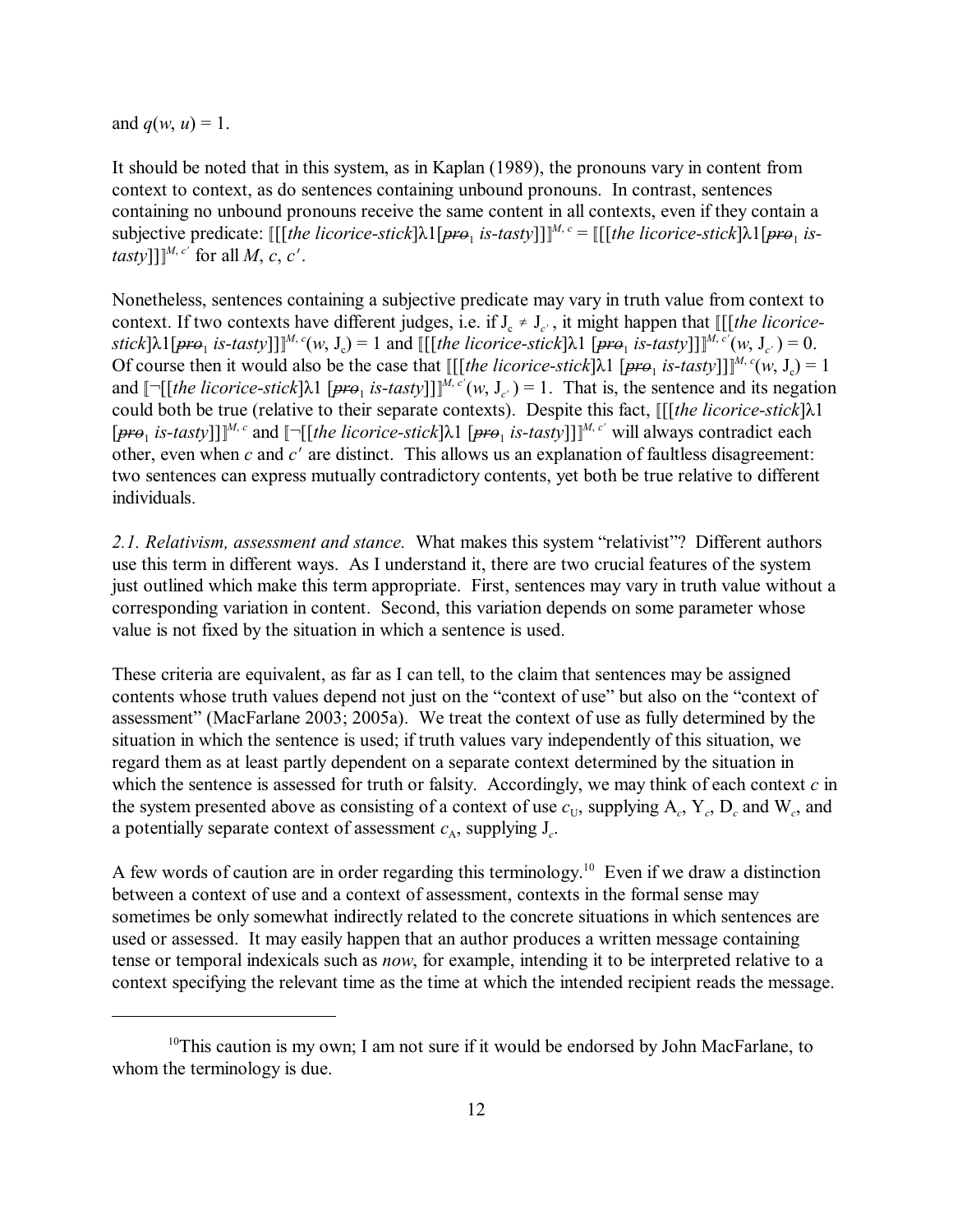(See especially Predelli 2005 for this kind of example.) Even if the relevant time is not the time at which the message is composed, however, it is still *determined* by the intentions of the communicating agent — that is, it is determined in the situation in which the sentence is used, not the situation in which it is received or assessed.<sup>11</sup> So we regard the time which serves as the anchor for tense and for temporal adverbials as supplied by the context of *use*, even if it is not the time when the utterance itself takes place.

By the same token, we may regard the "judge" parameter as specified by the context of assessment, without requiring that the judge actually be the person performing a truth assessment of a sentence — or even that the judge be present in the situation where the sentence is assessed at all. Just as the intentions of the author of a written message can fix the context of use to one whose time is different from the actual time when the message is composed, the intentions of a person assessing a sentence for truth or falsity may fix the context of assessment to one whose judge is some other person.

This happens, for example, when a predicates like *fun* is ascribed to a particular event, as in *Mary rode the roller coaster yesterday; it was fun*. An event of Mary riding the roller coaster on one specific occasion would not normally be fun for anyone but Mary; nonetheless someone else might assess a claim that this event had been fun. It would be pragmatically pointless for a person who was uninvolved in the event to assess such a claim relative to himself or herself; instead, the normal practice in such cases is to assess it relative to a pragmatically salient person who was involved. That is, the truth assessor may adopt an *exocentric stance*, as opposed to the more usual *autocentric stance* in which the one assesses relative to a context with oneself specified as the judge.<sup>12</sup> While an autocentric stance is more typical in truth assessment, the claim that the contents of sentences expressing personal taste are assessment-sensistive does not commit us to the simple view that such sentences are always assessed to be true according to whether they are true relative to the assessor.

*3.0. Relativism, contextualism and indices.* Stojanovic (2007) uses a basic result from modal logic to argue that a system similar to that presented in Section 2 above is semantically equivalent to a more conventional contextualist system. The argument takes the form of an intertranslatability proof between a language using an individual index (in addition to a possible worlds index) and a language which instead uses a designated variable, serving as an argument to predicates of personal taste. Thus, a sentence like *The licorice is tasty* might be represented as *tasty*(*the-licorice*) in the first language, but *tasty*(*the-licorice*,  $x<sub>r</sub>$ ) in the second, where  $x<sub>r</sub>$  is the

 $11$ Note that an unintended recipient who found the message and assessed it relative to a time other than the one intended would clearly be misunderstanding the message.

<sup>&</sup>lt;sup>12</sup>I prefer *autocentric* and *exocentric* to the more established terms *egocentric* and *allocentric* (used, for example, in psychological studies of spatial cognition), because *allocentric* is sometimes used in a sense closer to what I have called *acentric*, and because *egocentric* carries negative connotations in non-technical usage.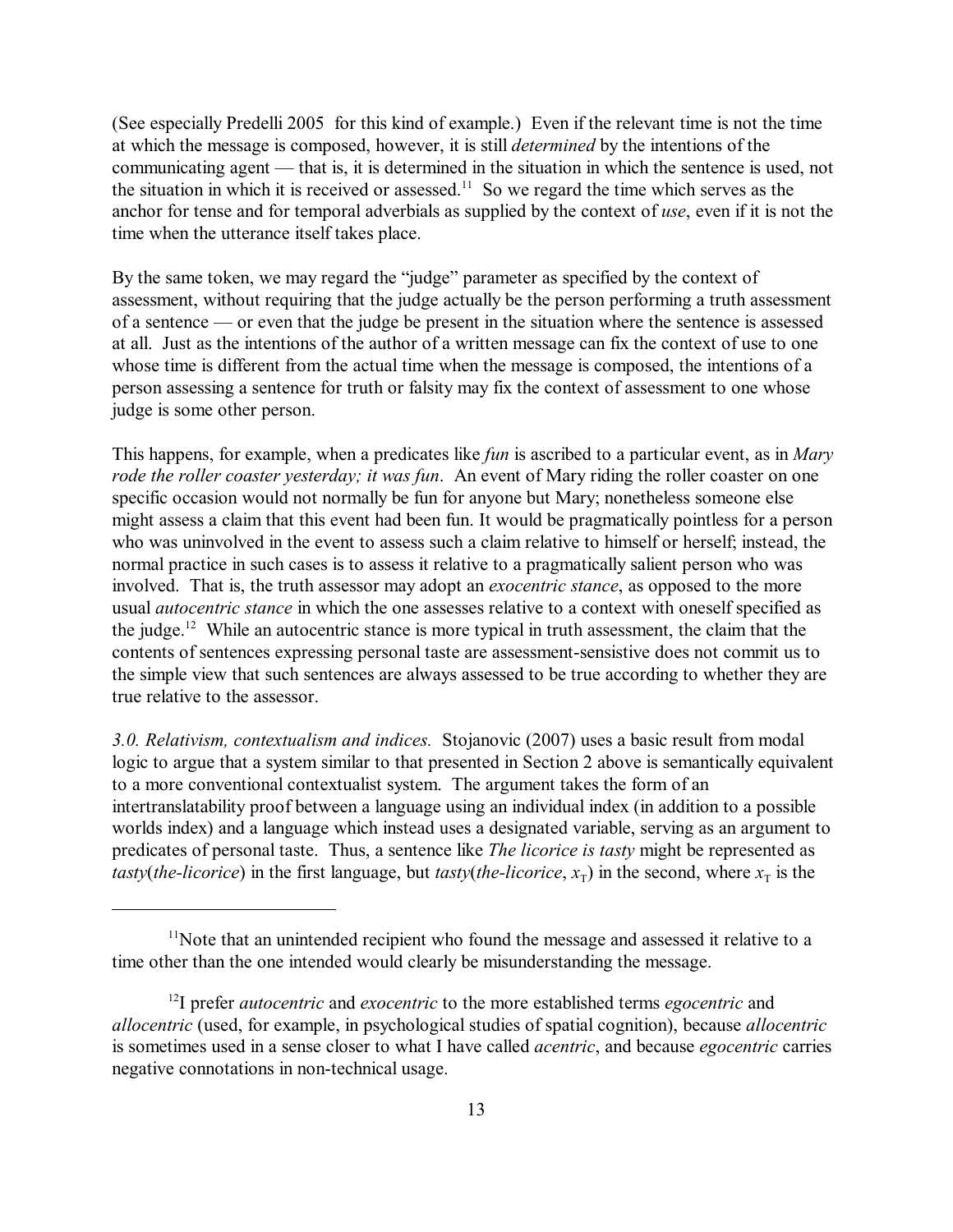## designated variable.

The proof is simple and need only be briefly summarized here: For each language, we define a class of structures (where each structure includes sets from which the values of the indices are drawn, and an interpretation function of the usual sort) and models (where each model includes a structure, particular values for the indices, and an assignment of values to variables). Then we can easily define a translation function *T* mapping each model for one of the languages onto a corresponding model for the other language, and each formula in the first language onto a corresponding sentence in the second language, so that for any *M*,  $\varphi$ :  $\varphi$  is true in *M* iff  $T(\varphi)$  is true in *T*(*M*).

If we think of pronouns as like variables, it would now appear that a language like that of Section 2, using an individual index but no hidden argument to predicates of personal taste, could be perfectly translated into a language in which predicates of personal taste have a hidden pronoun argument, but there is no individual index. The choice between the two analyses would then seem to be arbitrary, at least as far as semantics is concerned.

But really, this proof establishes intertranslatability only in a relatively broad sense. This becomes apparent as soon as one notices that Stojanovic nowhere gives an explicit definition of semantic content, or an explanation of how content relates to context. If, following Kaplan, we assume that the values of pronouns are fixed as part of the assignment of contents to expressions in context, and not as part of the assignment of truth values to contents, then it is apparent that a formula like *tasty*(*the-licorice*,  $x_T$ ) will receive different contents relative to assignments of different values to  $x_T$ , while a variable-free formula like *tasty*(*the-licorice*) will receive the same content relative to all assignments of values to variables. In this case, the translation function will not respect sameness and different of semantic content — hardly a perfect translation!<sup>13</sup>

On the other hand, if we assume that values of pronouns are fixed in the assignment of truth values to sentence contents, rather than the assignment of contents to expressions in context, then we must regard the *content* of a formula like *tasty*(*the-licorice*,  $x<sub>T</sub>$ ) as true or false only relative to an assignment of values to variables *g*. In this case, *g* functions as an index on content — much like possible world index or (more to the point) the individual index of the system presented above in Section 2 — and we haven't really eliminated the non-standard index in favor of an implicit argument after all.

In brief, showing that two sentences have the same distribution of truth values across a set of models or indices does not show they are equivalent in content, if the mapping from indices to truth values proceeds Kaplan-style in two steps, and content is defined with reference to the level

<sup>&</sup>lt;sup>13</sup>The translation is about as good as the equivalence between *I am hungry* and *The one who is speaking now is hungry*; if one of these sentences is true at a given context, the other one will be too; but they express truth-conditionally distinct contents (since the content of *I* is "stable" in the sense of Kaplan 1989 , and the content of *the one who is speaking now* is not).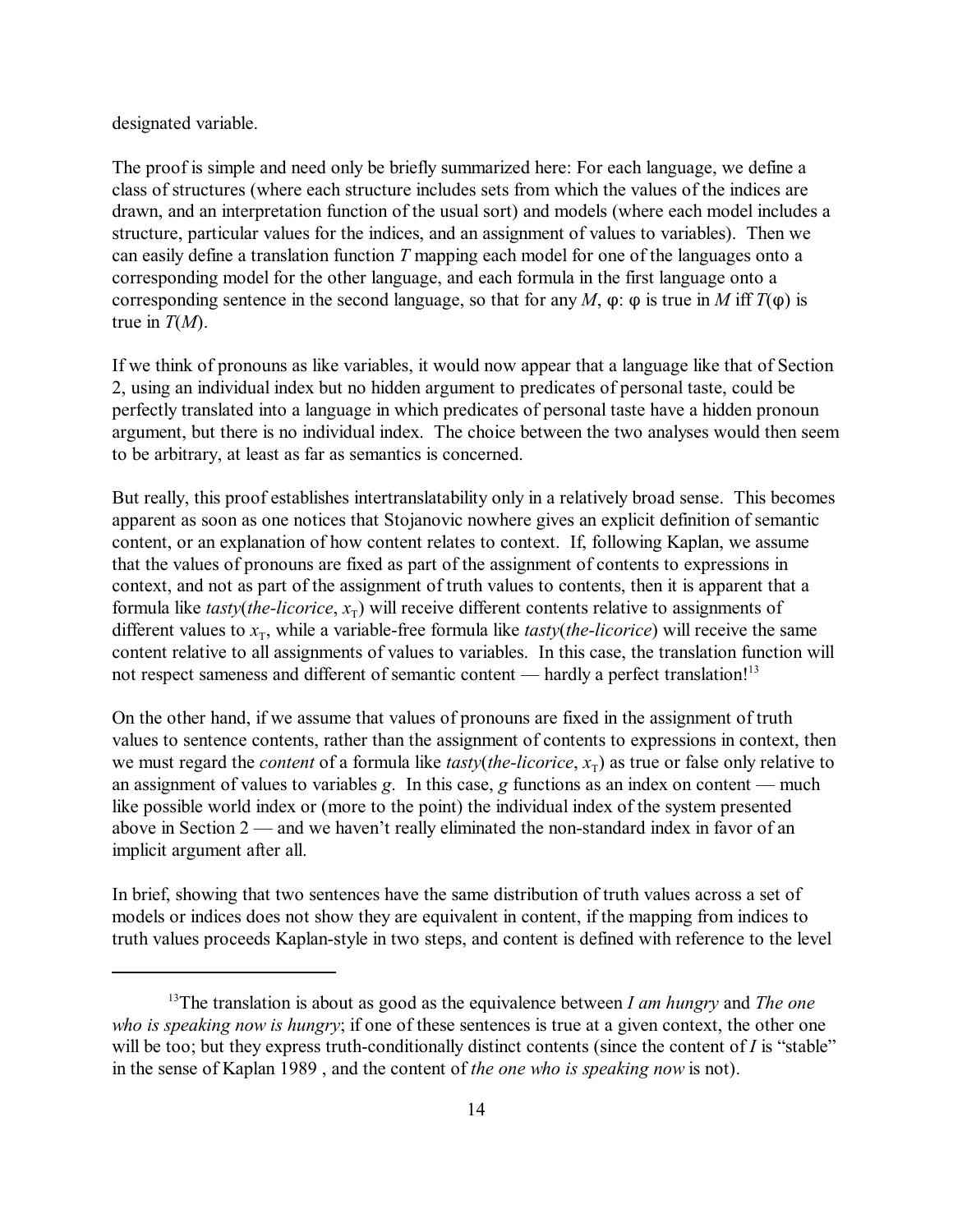between the steps. Since the debate between relativism and contextualism turns partly on the issue of which parameters get fixed in which step, we cannot ignore this issue in comparing the two approaches.

I conclude that the use of non-standard indices is not semantically equivalent to the use of implicit pronoun arguments without such indices.

*3.1. Indexicalism and disagreement.* Given that the use of a non-standard index does make some semantic difference, we are now faced with the decision whether to make use of such an index or not. To say that such indices are needed really amounts to a claim that at least some sentence contents are true or false only relative to some non-standard parameter; to say they are not needed amounts to a denial of this claim. Since we are assuming that sentences expressing personal taste *do* vary in truth value from person to person, denying that their contents vary in this way entails that the same sentence may be assigned different *contents* relative to different people. This is exactly what one would expect if such sentences contain hidden indexical pronouns, and it is natural on this view to suppose that the variation comes from different possible values that can be assigned to this pronoun.

I have already argued at length elsewhere against the idea that personal taste sentences can be treated this way (Lasersohn 2005; to appear). I will not repeat these arguments in detail here, but the central problem is that this analysis does not explain the phenomenon of faultless disagreement. If John says that roller coaster are fun, and Mary says that roller coasters are not fun, we can treat them as both saying something true by claiming that they use different values for the hidden pronoun; but then their claims do not contradict each other, and we have no reason to view their assertions as expressing disagreement. If we say that they use the same value for the pronoun, we can explain the intuition of disagreement very straightforwardly, but it will not be "faultless," since one or the other assertion must be false.

Glanzberg (2007) favors exactly this kind of theory, claiming that pragmatic context fixes the value of an "experiencer" argument to predicates of personal taste, in essentially the same way as it fixes the value of a pronoun. To support this idea, he suggests that in a situation where John says "The chili is tasty" and Mary says "The chili is not tasty," but they are in different contexts — for example, in separate rooms "musing about food" — we get "[n]o clear judgment about disagreement without more information" about the value of the experiencer argument. In particular, "They might not disagree, for instance, if each is just talking about their own private tastes…"

My intuitions differ, as long as we are considering disagreement in the stative sense, discussed in Section 1.1, above. If John believes the chili is tasty and Mary believes it is not tasty, they disagree; and this does not require that they share a context, or even that they are aware of each other's existence. And while it is unfortunate that this issue comes down to a matter of raw intuition, I should point out that this intuition is acknowledged even by some anti-relativist writers (Cappelen and Hawthorne to appear, Ch. 4). An anti-relativist may claim, perhaps, that the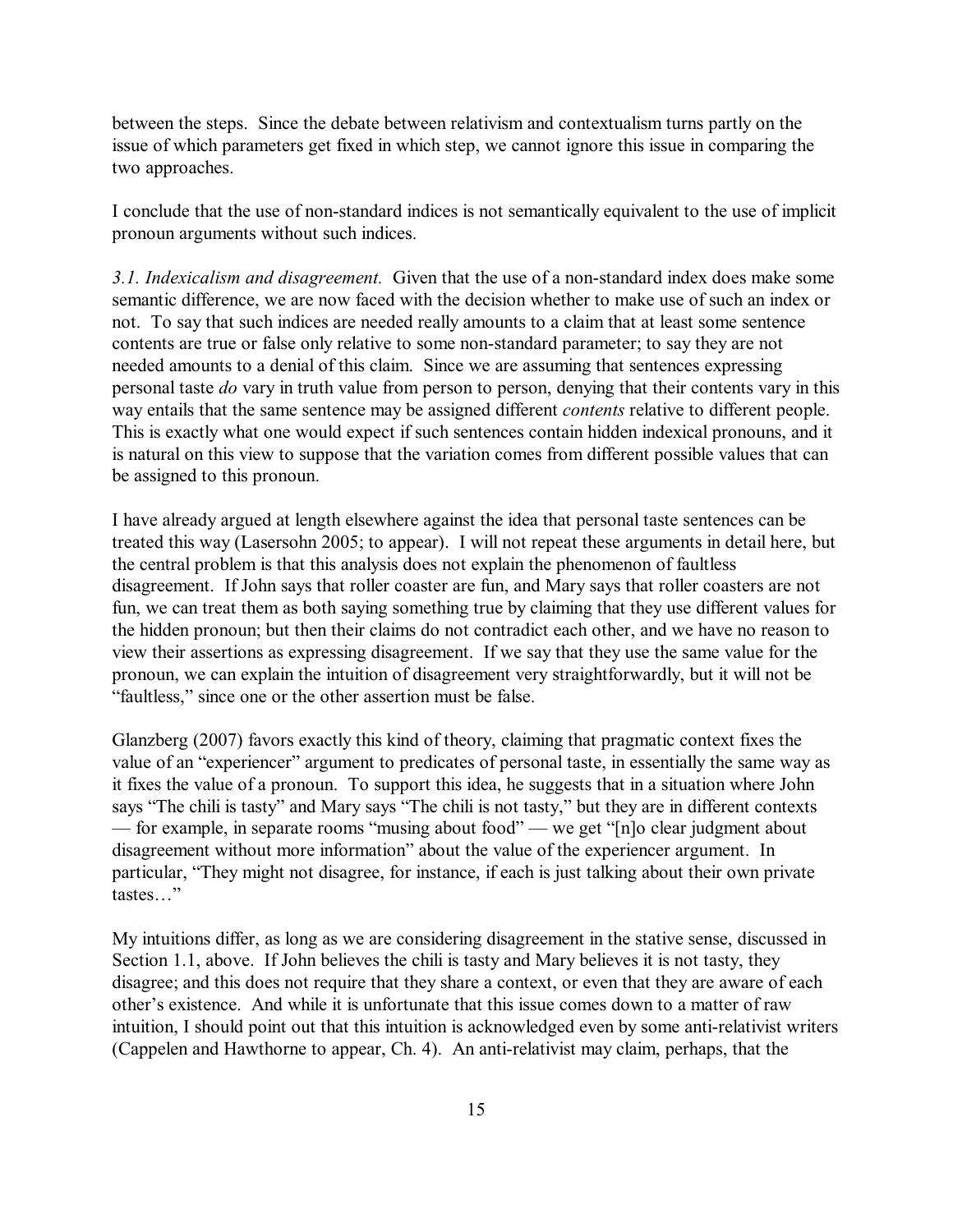intuition is rooted in a mistaken view of the truth conditions of such sentences; but it is, in any case, a widely shared intuition, for which we owe some kind of explanation.

Note that this intuition is also problematic for an analysis which claims that when John says "The chili is tasty" and Mary says "The chili is not tasty," their statements do not contradict each other, but produce a sense of disagreement because John and Mary are in conflict about what the context is: a context which fixes the value of the indexical in such a way as to make John's statement true, or one which fixes it in such as way as to make Mary's statement true. In Lasersohn (2005) I argued against such an analysis based on considerations which were purely internal to a Kaplan-style semantic theory; but a more serious problem is the fact that people may disagree over matters of taste without any notion of shared context. John and Mary's mutual friend might very naturally report them as disagreeing, for example, even if they made their statements on different occasions and were unaware of each other's claims.

Perhaps these considerations do not close the door on an indexical analysis completely; but the indexicalist needs some way of accounting for our intuitions of disagreement without relying on a presumption of shared context — and if we take these intuitions at face value, as indicative of authentic disagreement over the truth values of claims like "The chili is tasty" or "The chili is not tasty," such a strategy seems highly problematic.

*3.2. Pronoun ambiguity.* Even if one acknowledges the need for a non-standard index in accounting for faultless disagreement, the possibility remains open that predicates of personal taste *sometimes* have a hidden indexical argument. It might be that sentences containing such predicates are systematically ambiguous between a relativist reading and an indexical reading, the latter appearing when the indexical pronoun is present. This approach acknowledges the need for a relativist semantics, but allows that a more traditional contextualist semantics also plays a role in interpreting predicates of personal taste.

I briefly but inconclusively considered such an analysis in Section 7.1 of Lasersohn (2005). Stephenson (2007) develops a similar idea in more detail,  $14$  and argues (pp. 95–97) that it eliminates the theoretical need for exocentric truth assessment. For example, one could claim that in *Mary rode the roller coaster yesterday; it was fun*, the predicate *fun* has a hidden pronoun argument set to Mary, so the final clause expresses a content which is true if the ride was fun for Mary, and false if it wasn't — rather than claiming (as I did in Section 5, above) that Mary's tastes are relevant only because of the choice of context of assessment, and not because of anything in the semantic content of the sentence.

<sup>&</sup>lt;sup>14</sup>There are some differences between the approach considered in Lasersohn (2005) and the one developed in Stephenson (2007): I treated the indexical use as basic, and derived the relativistic interpretation via a diagonalization operation like that in Stalnaker (1979); Stephenson simply assumes there are two different pronouns with different interpretations. The choice between these analyses need not concern us here.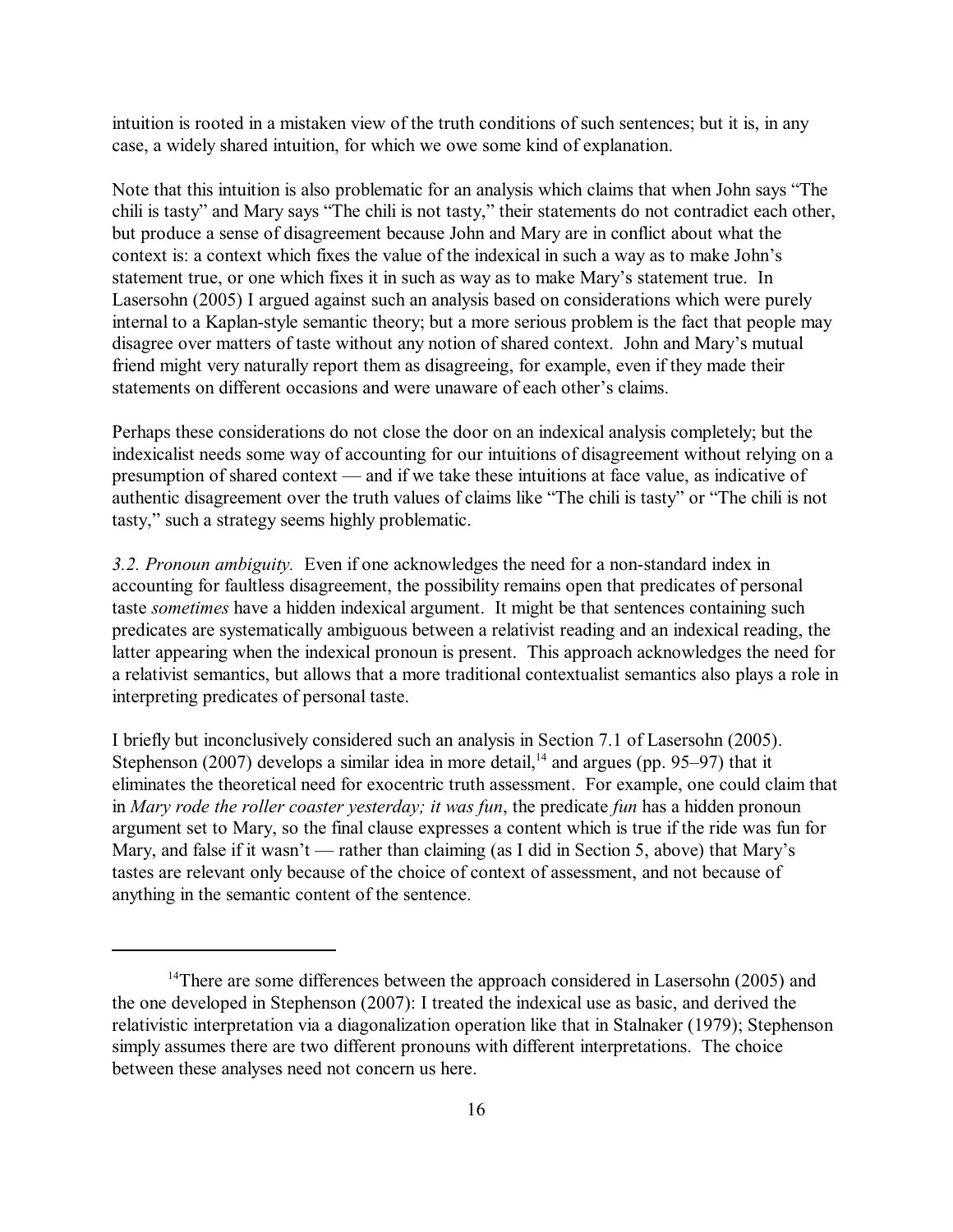This view makes a good deal of intuitive sense, and it must be acknowledged that a theory which treats selection of the relevant individual as a matter of truth assessment rather than content faces a challenge: If circumstances require all conversational participants to assess exocentrically, there is a strong tendency for them to "coordinate" their stances and all assess relative to the same individual. For example it is natural in our current example for all participants to assess *it was fun* relative to Mary. Nothing in the idea of an exocentric stance or context of assessment obviously predicts this effect.

Moreover, Stephenson suggests, an analysis which treats such examples indexically rather than relativistically has an advantage in that it predicts that faultless disagreement will never arise with examples in which the speaker intends an evaluation relative to some third party. She offers the following example:

(20) Sam: This tuna is tasty. Sue: No it isn't! It's not tasty at all!

Sam and Sue might be disagreeing whether the tuna is tasty for their cat; or they might be disagreeing based on their own tastes. However, Stephenson suggests, there can be no disagreement in the mixed case, where Sam means that the tuna is tasty for the cat, and Sue is expressing her own taste in her response. If we read the example this way, Sue's utterance sounds infelicitous, since it takes the form of a disagreement without actually disagreeing.

Certainly it would be odd for Sue to argue with Sam based on her own tastes if he were clearly assessing his own assertion relative to the cat. But I do not believe that it is correct to say that faultless disagreement is impossible whenever the speaker assesses relative to a third party. Suppose John and Mary are discussing how their young son Bill liked the amusement park. Their obnoxious neighbor Fred overhears and butts in:

(21) Mary: How did Bill like the rides? John: Well, the merry-go-round was fun, but the water slide was kind of scary. Fred: Oh, it was not! Your kid is just a weenie!

Here Fred disagrees with the claim that the water slide was scary, even though John clearly intends it to be assessed relative to Bill.<sup>15</sup> We get no sense in this example that Fred has misunderstood who John was referring to, and no sense that he believes that Bill actually enjoyed the water slide.

<sup>&</sup>lt;sup>15</sup>The status of *scary* as a predicate of personal taste is open to debate. But analogous dialogs can be constructed with *fun*:

Mary: How does Bill like school?

John: Well, he doesn't go in much for sports, but the science fair was fun.

Fred: Oh, it was not! Your kid's just a geek!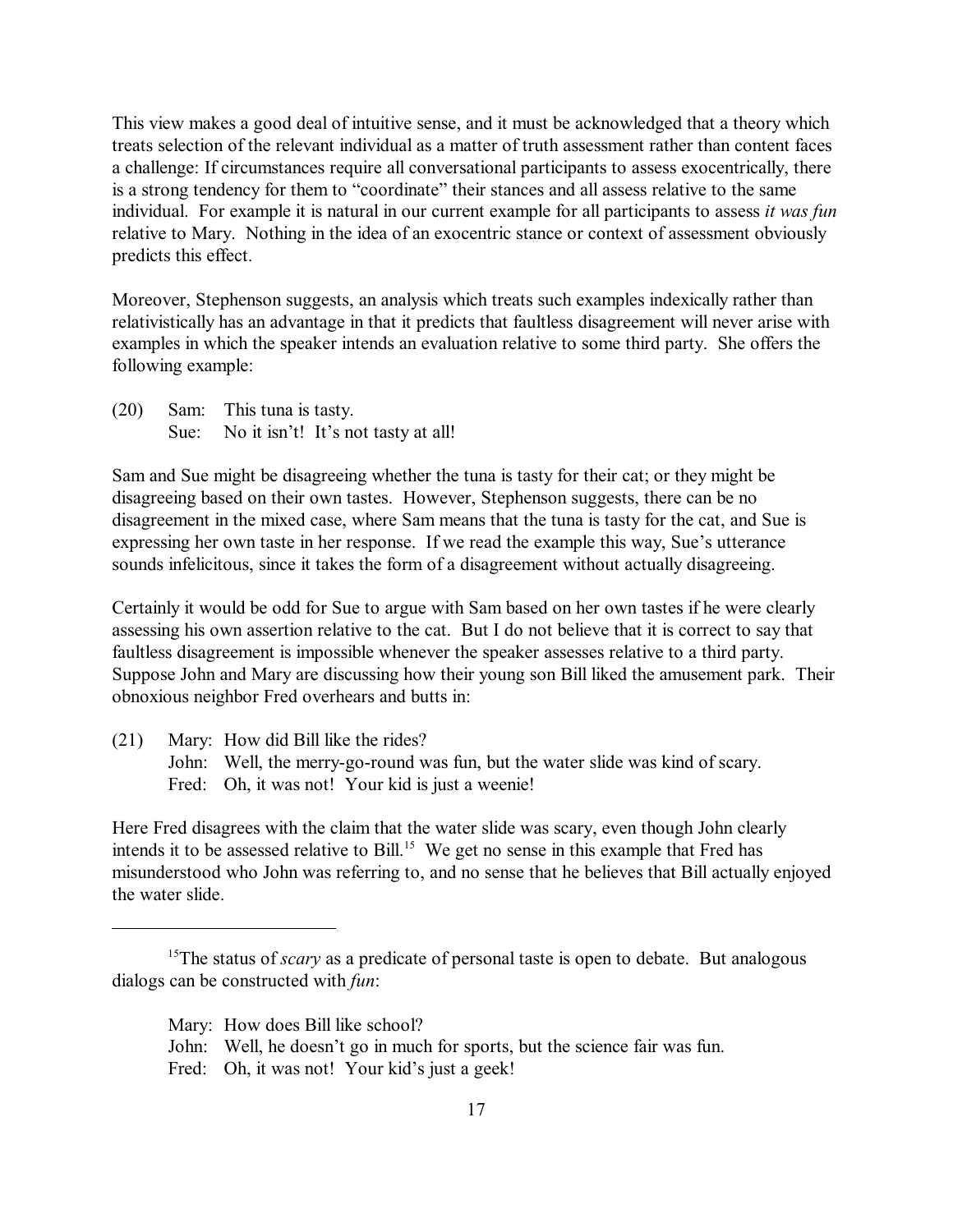The difference between examples (20) and (21), I think, is not that the speakers contradict each other in one case but not the other, but merely that it is easier in (21) than in (20) to imagine a plausible pragmatic purpose to expressing the disagreement. Fred might be the sort of person who tries to make his own children look good by pointing out the shortcomings of other people's children, for example; or perhaps he has some vested interest in making sure that the water slide is seen as an appropriate ride for children Bill's age. But what would Mary have to gain by pointing out that her tastes conflict with the cat's? To the extent that we can imagine a plausible reason, (20) will begin to sound less anomalous, even in the mixed case. I conclude that examples like (20) do not provide support for the idea that predicates of personal taste have an argument place which is sometimes filled by a hidden indexical argument.

*3.3. The hidden argument and Principle B.* Stephenson (2007; to appear) gives a second argument in favor of the claim that predicates of personal taste have a hidden argument place, based on Principle B of Chomsky's (1981) Binding Theory. This principle prohibits non-reflexive pronouns from having antecedents in the same local domain — roughly, the same clause. Stephenson offers this argument as evidence not only for the possibility of a hidden indexical pronoun, but also for the presence in syntactic representation of a special, relativistically interpreted pronoun PRO<sub>J</sub>.

By the rule in (22),  $PRO<sub>J</sub>$  is assigned a value fixed to the individual index. This has the effect that in any context *c*, it will denote the judge of *c*:

$$
(22) \qquad [\n\mathbf{PRO}_{\mathrm{J}}]^{\mathcal{M}, c, w, u, g} = u
$$

The claim is that predicates of personal taste normally make take either  $PRO<sub>J</sub>$  or a hidden indexical pronoun as an argument, producing an ambiguity between relativistic and indexical readings.

Next, Stephenson suggests that the hidden "PRO" subject of the infinitival complement of verbs like *want* and *try* is actually PRO<sub>1</sub>. That is, a sentence like *John wants to sing* would have a logical representation analogous to (23):

 $(23)$  want(John, sing(PRO<sub>J</sub>))

Combined with some elementary and plausible assumptions about attitude verbs, this allows for a simple and interesting explanation for the fact that the hidden subject of such infinitival clauses is obligatorily interpreted *de se*, as Stephenson shows in some detail.<sup>16</sup>

Now, assuming that PRO<sub>J</sub> is a non-reflexive pronoun, by Principle B it should not be possible for it to have an antecedent in the same local domain. This means that in infinitival complements to

 $16$ See also Lasersohn (to appear) for discussion of de se readings for relativistically interpreted complement clauses.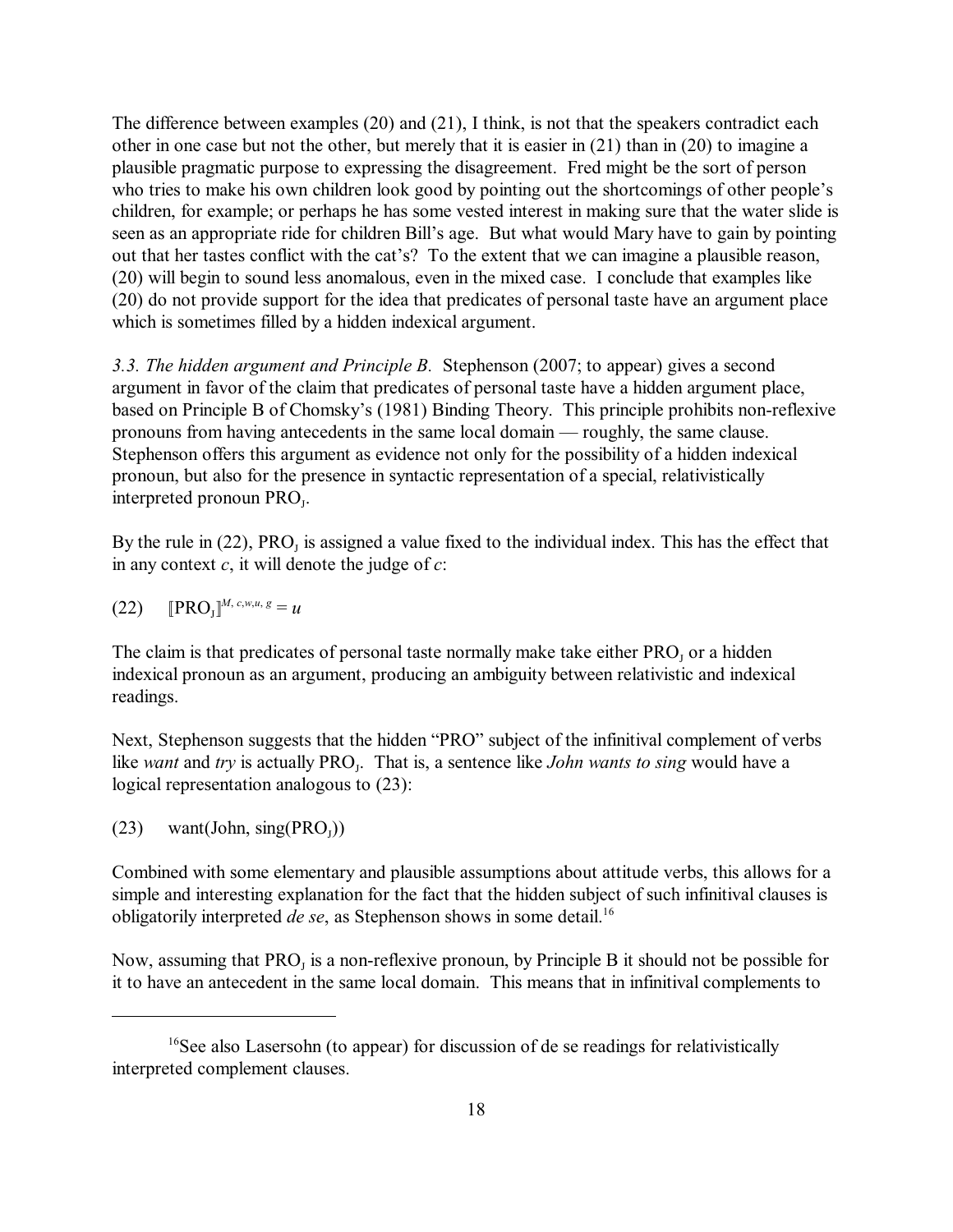verbs like *want* and *try*, PRO<sub>J</sub> cannot fill the hidden argument place of predicates of personal taste, because then it would be anteceded by the  $PRO<sub>J</sub>$  hidden subject, which is in the same clause (the infinitival complement clause). Thus, representations like (24)b., for (24)a., should be ruled out:

- (24) a. Sue wants to be entertaining.
	- b. want(Sue, entertaining( $PRO<sub>1</sub>$ ,  $PRO<sub>1</sub>$ ))

Here, *entertaining* is assumed to be a predicate of personal taste; the first PRO<sub>J</sub> is the subject of the infinitival clause *to be entertaining*, and the second PRO<sub>J</sub> is filling the putative hidden argument place of predicates of personal taste.

Stephenson thus derives a prediction that predicates of personal taste cannot take  $PRO<sub>J</sub>$  as their second argument in infinitival complement clauses with hidden subjects.

Because  $PRO<sub>j</sub>$  is ruled out in this position, some other pronoun (possibly a covert pronoun) must be used instead. This other pronoun may be interpreted indexically, allowing a reading for (24)a. in which Sue wants to be entertaining for some salient group or individual.

Stephenson claims that this is in fact the observed pattern: (24)a. can only mean that Sue wants to be entertaining to some salient group or individual, and not that she wants to be entertaining to herself. She presents the following scenario and judgments, where '#' indicates pragmatic anomaly:

- (25) [Context: Sue hates spending time alone. When she's with other people, they generally seem to enjoy her company, appreciating her stories and laughing at her jokes, but she just can't ever seem to entertain herself, and wishes that she could.]
	- a. # Sue wants to be entertaining.
	- b. Sue wants to be entertaining to herself.

However, the situation is a little more complicated than one might expect, given just this example. If one examines a broader range of data, the pattern appears to be slightly different from what Stephenson suggests. Let us change the example just slightly:

(26) John tried very hard to be funny. He was always telling jokes — and people usually laughed. But he was never satisfied that he had really succeeded in being funny. He had such a low opinion of other people's senses of humor, and so little confidence in himself, that he attributed their laughter to their unsophistication, and not to any real funniness on his own part. He really wanted to be funny, but could never convince himself that he really was, no matter how people reacted.

This example sounds quite natural to me, but the natural interpretation is not that John wants to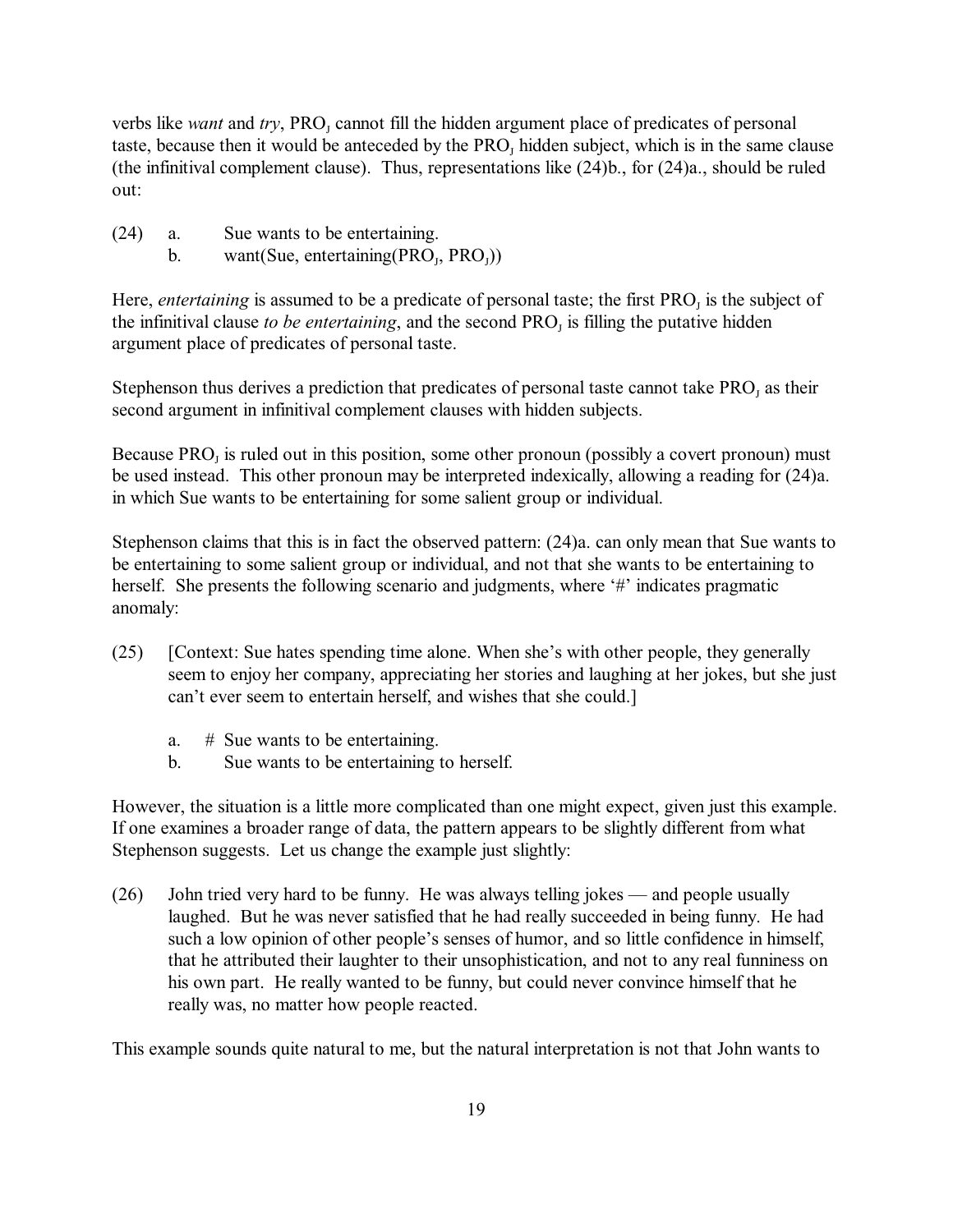be funny to his audience, but that he wants to be funny *tout court*, and judges funniness by his own standards, and not the reaction of others. But this is precisely the reading one should assign to a formula like 'want(John, funny(PRO, PRO $_1$ )'.

An important point here is that the judge of a context is the one *according to whose tastes* an object is evaluated as funny, entertaining, fun, tasty, etc. — and this need not be the individual towards whom jokes or entertainment are directed, or who does the actual tasting, etc. Sentence (25)a. is anomalous, I would suggest, not because a judge-dependent reading is ruled out for predicates of personal taste in infinitival clauses with hidden subjects, but because it means that Sue wants to be entertaining in general — that is, on all those occasions when she tries or hopes to entertain — and not just on those occasions when she is alone trying to amuse herself. But the context is set up in (25) in such a way as to suggest that her frustration is only on the latter sort of occasion, so (25)a. is not a natural expression of what Sue wants in this scenario.

To say that (25)a. means that Sue wants to be entertaining on all those occasions when she tries or hopes to entertain is *not* to say that it means that she wants to be entertaining on all these occasions according to the standards of the people she is attempting to entertain (though it would be natural for her to want this, and might reasonably be inferred pragmatically). Depending on whether Sue takes an autocentric or exocentric stance, it may be her own tastes that are relevant to the truth of (25)a., or those of some other relevant group or individual; but it is in any case not incompatible with the meaning of the sentence that it is Sue's own tastes that are relevant, even when she is entertaining others.

I conclude that examples like (25)a. do not show Principle B effects, and so do not provide evidence for a hidden pronoun argument to predicates of personal taste.

*3.4. The binding argument.* A somewhat different argument for a hidden argument for predicates of personal taste comes from quantification. If it is possible to quantify over the individuals whose tastes are relevant to the assessment of personal taste statements, this suggests that there must be a variable serving as an argument for the predicate. For example, if (27) can be interpreted as meaning that each customer *x* was served a dish that was tasty for *x* (but not necessarily for the other customers, or the speaker, listeners, etc.)<sup>17</sup> it would seem that *tasty* must have an argument place for the *x*:

(27) Every customer was served a tasty dish.

This argument is reminiscent of that given by Stanley (2000) against "unarticulated constituents"; it seems hard to believe that a variable could be supplied pragmatically, so any variable that is needed must be supplied by syntax.

 $17$  have found that a significant number of speakers do not accept this reading; but enough do that some account of it ought to be given.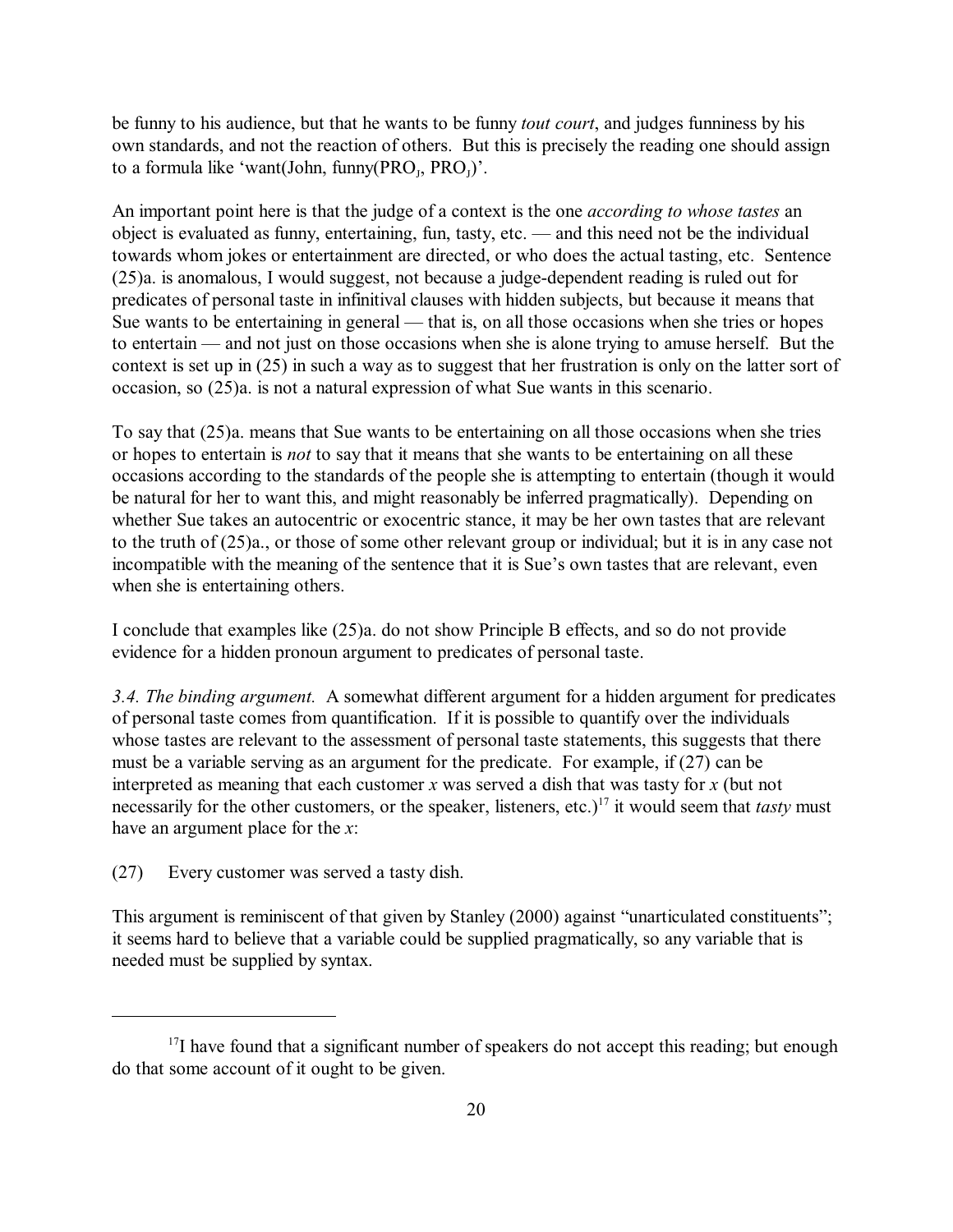In considering this argument, some caution is necessary in the choice of examples. If an attitude verb intervenes between the quantifier and the predicate of personal taste, as in (28), all speakers allow a reading in which each customer *x* believed his dish was tasty for *x*:

(28) Every customer believed his dish was tasty.

But this does not show that *tasty* has a hidden variable argument. For any sentence content (set of world-individual pairs) *p* and individual *i*, let  $p<sup>i</sup>$  be the sentence content which holds true at any world *w* and individual *j* if and only if *p* holds true at *w* and *i*, i.e.  $p^i = \{ \langle w, j \rangle \mid \langle w, i \rangle \in p \}$ . Intuitively,  $p^i$  may be read as "*p* is true for *i*." Now examples like (28) are easily dealt with without a hidden argument for *tasty*, simply by letting *believe* denote a relation between individuals and sentence contents, and adopting a general principle that if  $i$  believes  $p$ , then  $i$ believes  $p^i$ . (For example, if John believes licorice is tasty, then John also believes licorice is tasty for John.) We may represent (28) essentially as in (29).<sup>18</sup> Here, *tasty* has no hidden argument, but we obtain the correct interpretation, with each customer *x* believing his dish was tasty for *x*:

(29)  $\left[$  [*every customer*]  $\lambda$ 1 [ $pr\theta$ <sub>1</sub> [*believes*  $\wedge$  [*pro*<sub>1</sub> 's dish]  $\lambda$ 2 [ $pr\theta$ <sub>2</sub> is-tasty]]]]]

In dealing with examples like (27), with no attitude verb, we have several options. Of course one possibility is to posit a hidden variable argument to *tasty*, but this is by no means our only available technique. Another possibility — though not one I would advocate — is to treat such examples as having a hidden attitude verb, so that (27) means something like "Every customer was served a dish which he believed was tasty." Then we could obtain the correct interpretation for (27) in the same way as for (28). But this approach seems extremely *ad hoc* and syntactically implausible.

A third option, which I believe is more reasonable, is to quantify directly on the individual index, setting and resetting its value in tandem with the variable introduced by a quantifier. This idea can be easily implemented in our current system by introducing a second sentence-abstract-forming operator, in addition to the  $\lambda$ -operator defined in (12), above:

| (30) | If $\varphi$ is a sentence containing at least one occurrence of $\theta P^2$ , then $\mu n \varphi$ is a |
|------|-----------------------------------------------------------------------------------------------------------|
|      | sentence abstract.                                                                                        |

**b**.  $[\![ \mu n \varphi \!]^{M, c, w, u, g} = \{x \in U \mid [\![ \varphi \!]^{M, c, w, x, g[x/n]} = 1\}$ 

This allows us to represent sentence (31)a. as (31)b., for example:

 $^{18}$ Obviously, we would need to augment the rules of Section 2 to generate this sentence and interpret it. I will not give the necessary amendments here, except to clarify that the  $\sim$ -operator forms a term denoting the content of the sentence it attaches to, i.e.  $\lbrack \! \lbrack^{\infty}\! \rbrack^{M, c, w, u}$  =  $\phi \phi^{M, c}$ . In order to avoid irrelevant distractions, I've made some simplifications to the treatment of belief, particularly as it relates to issues of stance; see Lasersohn (2005; to appear) for more discussion.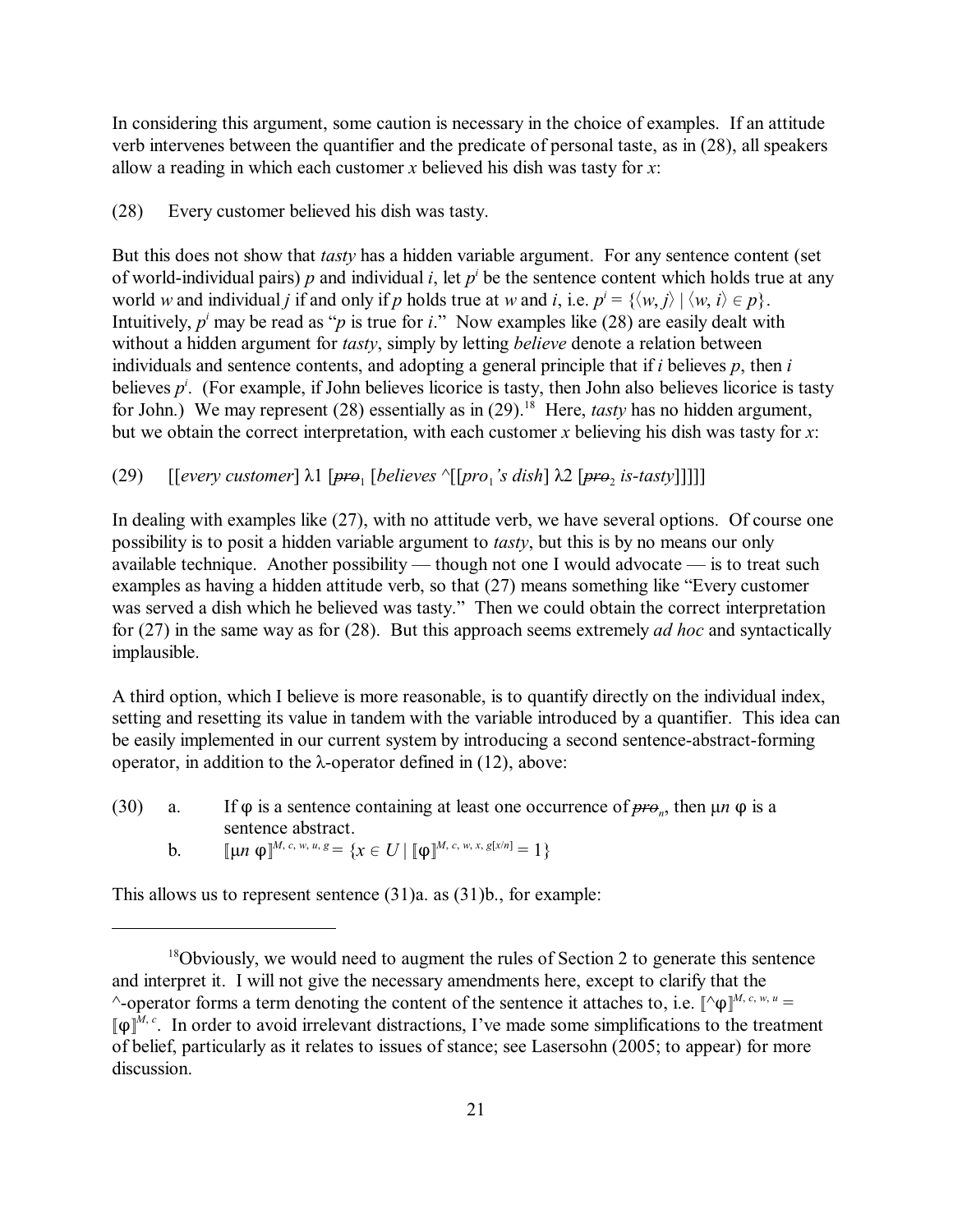- (31) a. Every man rode some ride that is fun.
	- b.  $\qquad \qquad [[every man] \mu 1 \; [[some [ride that λ2 [pre<sub>2</sub> is-fun]]] λ3 [pre<sub>1</sub> [rode pre<sub>3</sub>]]]]$

It should be evident that (31)b. receives a reading in which each man rode a ride which is fun *for him*, even though there is no variable corresponding to *for him* in the syntactic representation. The index itself is "bound," but this is part of our metalanguage, not the object language.

Binding the index in this way does not give us the full expressive power of standard variable binding. If, for example, we were to claim that predicates of personal taste have hidden argument places which can be filled by any of a set of covert pronouns like  $\mu_{\theta_1}, \mu_{\theta_2}, \mu_{\theta_3}$ , we should expect to find cases where two of these pronouns both appear free inside the scopes of two different variable-binding operators, each of which binds just one of the pronouns. For example, sentence (32) should have a reading in which the hidden argument for *fun* is bound to *every man*, but the hidden argument for *tasty* is bound by *some woman*:

(32) Every man gave some woman a fun ride and a tasty dish.

But in fact, this sentence does not have such a reading. It can be interpreted at least three ways: The speaker might be expressing his or her own opinion that the rides were fun and the dishes were tasty, or claiming that the each man gave a ride that was fun for him and a dish that was tasty for him, or that each woman received a ride that was fun for her and a dish that was fun for her; but the sentence cannot mean that each man gave some woman a ride that was fun for him, and a dish that was tasty for her.<sup>19</sup>

These three readings are derived straightforwardly in a theory with index binding. We may represent them essentially as in (33)a., b. and c.:

- $(33)$  a. [[*every man*] $\lambda$ 1 [[*some woman*] $\lambda$ 2 [[[*some* [*ride that*  $\lambda$ 3 [ $pro$ <sub>3</sub> *is-fun*]]] $\lambda$ 4 [ $pro$ <sub>1</sub> 2 4 5 1 2 [[*gave pro* ] *pro* ]]] & [[*some* [*dish that* ë5 [*pro is-tasty*]]]ë6 [*pro* [[*gave pro* ] *pro*<sup>6</sup> ]]]]]]
	- b.  $\left[ \left[ \text{[even]} \ln \left( \frac{\sinh(\theta)}{\sinh(\theta)} \right) \right] \right]$   $\left[ \text{[some]} \ln(\theta) \right]$   $\left[ \text{[odd]} \ln(\theta) \right]$ 2 4 5 1 2 [[*gave pro* ] *pro* ]]] & [[*some* [*dish that* ë5 [*pro is-tasty*]]]ë6 [*pro* [[*gave pro* ] *pro*<sup>6</sup> ]]]]]]
	- c.  $\left[ \left[ \text{every man} \right] \lambda \right] \left[ \left[ \text{some woman} \right] \mu \right] \left[ \left[ \text{some fixed that } \lambda \right] \left[ \text{pre}, \text{is-fun} \right] \right] \right] \lambda \left[ \text{pre} \right]$ 2 4 5 1 2 [[*gave pro* ] *pro* ]]] & [[*some* [*dish that* ë5 [*pro is-tasty*]]]ë6 [*pro* [[*gave pro* ] *pro*<sup>6</sup> ]]]]]]

But the "missing" reading, in which each man gives some woman a ride that was fun for him and a

 $19$ It might also be that the speaker adopts an exocentric stance anchored to some specific group or individual for both *tasty* and *fun*, but this has no bearing on our current issue.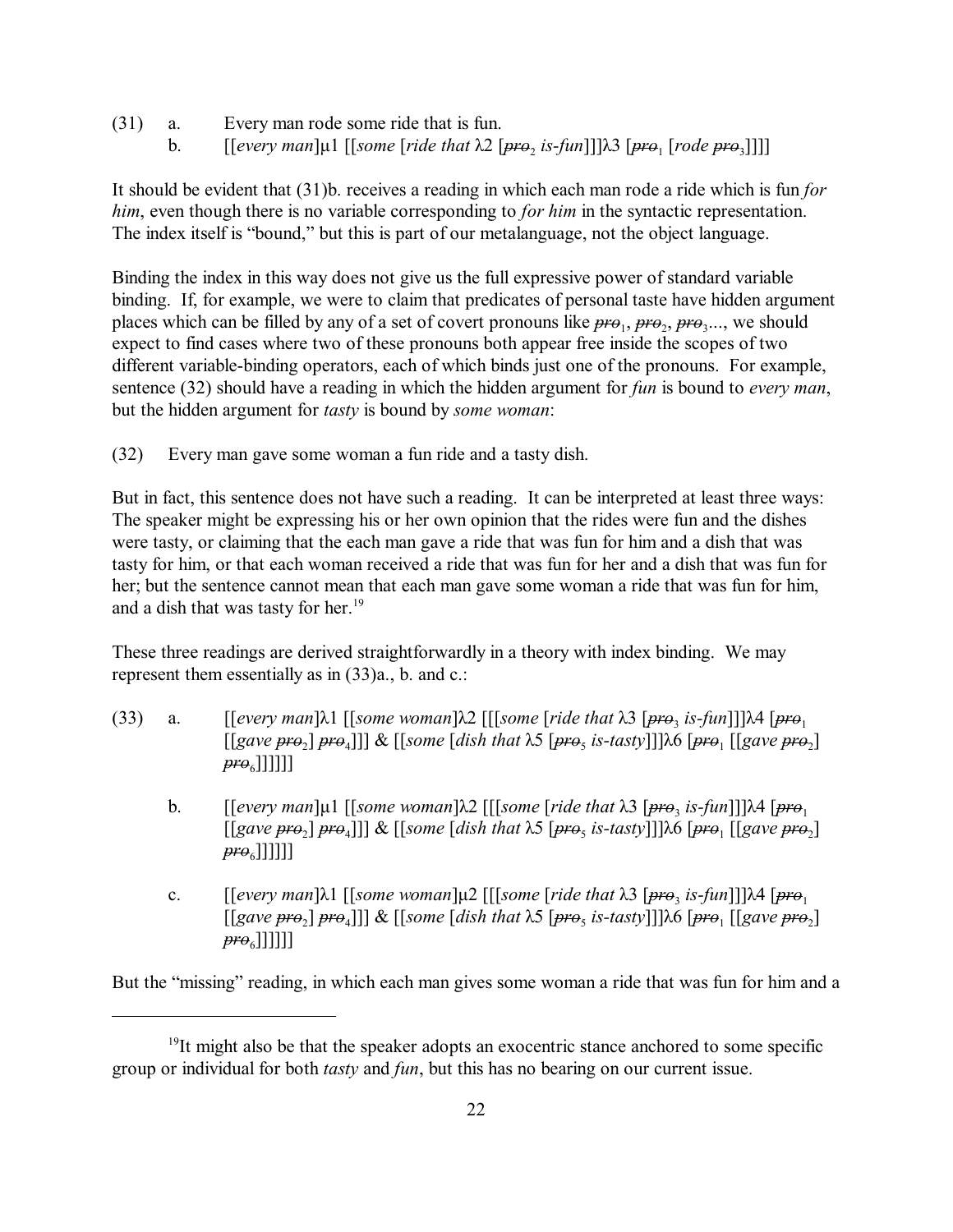dish that was tasty for her, cannot be represented, because we do not have separate variables serving as arguments to *fun* and to *tasty*. Instead, we are employing a single, systematic parameter, relative to which all denotations are assigned; and if an operator manipulates this parameter, it will do so for all expressions in its scope.

The intuition behind this pattern can perhaps be expressed this way: In a relativist theory, in order to assess a sentence for truth or falsity, one must adopt a stance — that is, truth assessment is always done from a particular perspective. Operators in the sentence may shift the perspective from which truth assessment is to be done, or quantify over such perspectives; and when they do so, the relevant perspective must be adopted for the entire scope of the operator. Because such operators shift the perspective from which truth is assessed, rather than shifting the denotation of some particular expression like a pronoun, they cannot selectively shift only certain items in their scope.

*3.5. Using a designated variable.* The considerations of the last section do not quite show that predicates of personal taste do not have syntactically represented hidden pronoun arguments; they only show that they cannot have arguments freely chosen from a set of pronouns similar to  $p r \omega_1$ , *pro*<sub>2</sub>, *pro*<sub>3</sub>,... If all predicates of personal taste always took the *same* pronoun as a hidden argument, we would predict that any operator which bound one occurrence of this variable would also bind all other free occurrences in its scope, and the correct range of interpretations for sentences like (32) would fall out. Are there any reasons for preferring an analysis with no hidden argument to one like this, in which all predicates of personal taste take the same, special, designated pronoun as a hidden argument?

In developing this idea, in order to maintain a relativistic interpretation for the pronoun when it is *not* bound, we should require that its value is set to the individual index. Essentially, this means the pronoun should be Stephenson's PRO<sub>1</sub>, defined in (22) above.

Stephenson does not use this pronoun in cases where the hidden argument of predicates of personal taste is bound by a quantifier; instead she assumes that ordinary covert pronouns may also serve as arguments to these predicates. In the analysis currently under discussion, however,  $PRO<sub>J</sub>$  would be the only covert pronoun which could fill the hidden argument place of predicates of personal taste. This is compatible with bound readings for  $PRO<sub>j</sub>$ , if we continue to use indexbinding operators like  $\mu$ .

I think we are unlikely to find any purely semantic evidence separating this sort of analysis from one using index-binding but no syntactically represented pronoun; the choice between the analyses will have to be made on syntactic grounds.

Syntactic evidence is not hard to find, however. Normally, when a quantifier is assigned scope, it cannot bind pronouns outside its surface c-command domain; doing so produces a crossover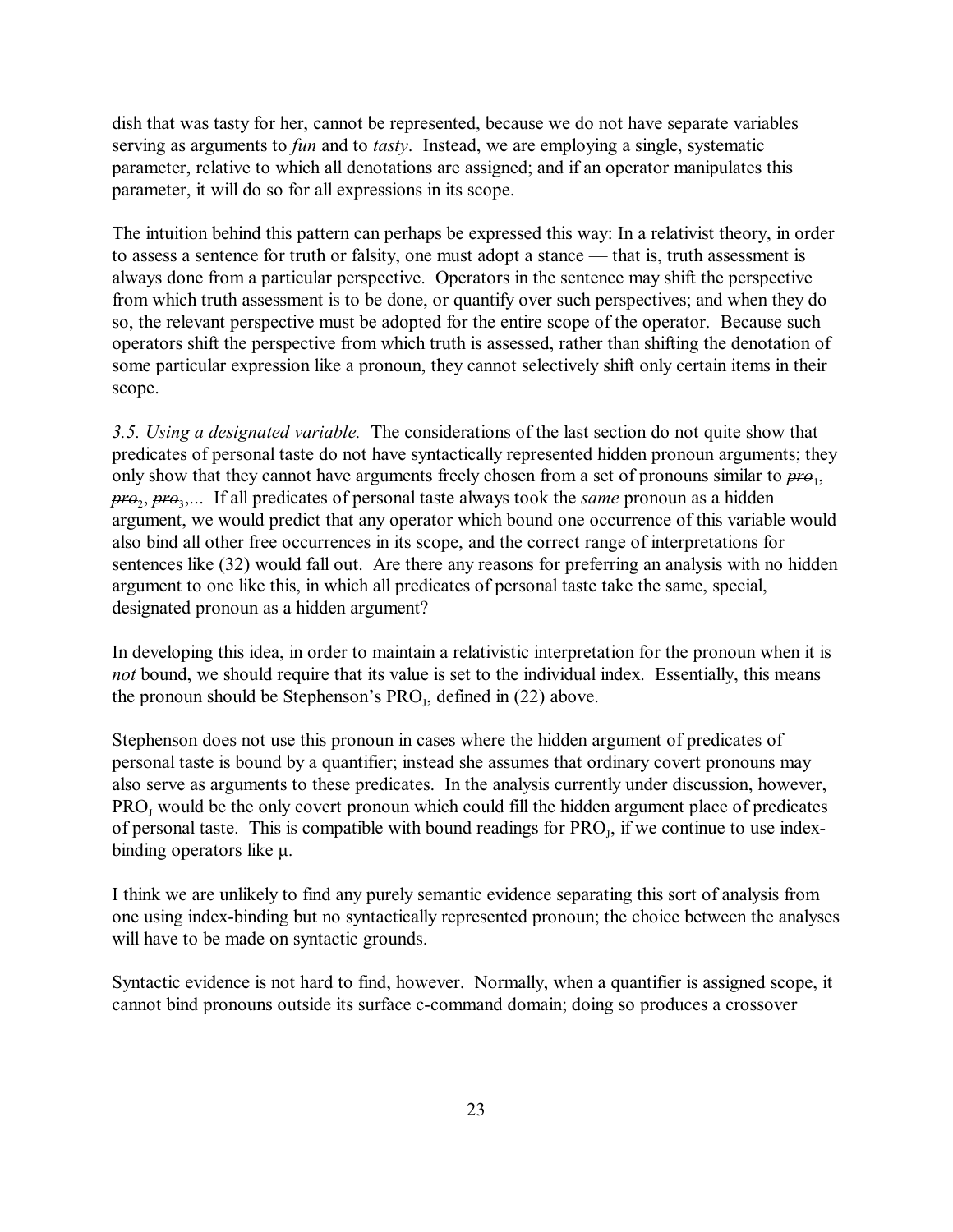violation.<sup>20</sup> For example, sentence  $(34)a$ . is not naturally read as  $(34)b$ .:

(34) a. His mother loves every man. b.  $(\forall x : man(x))[x's mother loves x]$ 

This same pattern holds with covert pronouns as well as overt ones. The verbs *lift*, *forget* and *lose*, for example, allow a covert pronoun argument, as in  $(35)a$ , b. and c.:<sup>21</sup>

- (35) a. John grabbed the box and lifted.
	- b. John knew the answer, but forgot.
	- c. John entered the race, but lost.

But in (36) through (38), the sentences in a. do not admit the readings in b.:

| (36) | a.<br>b.             | The man who lifted put every box on the shelf.<br>$(\forall x : box(x))$ [the man who lifted x put x on the shelf] |
|------|----------------------|--------------------------------------------------------------------------------------------------------------------|
| (37) | a.<br>b.             | A student who forgot once knew every answer.<br>$(\forall x : answer(x))$ [a student who forgot x once knew x]     |
| (38) | a.<br>$\mathbf{c}$ . | The runner who lost threw every race.<br>$(\forall x : race(x))$ [the runner who lost x threw x]                   |

But predicates of personal taste can be "crossed over" with no problem. Sentence (39)a., for example, can be understood as  $(39)b$ . — a puzzling fact if the *x* in *tasty*(*y*, *x*) in (39)b. corresponds to a syntactically represented pronoun:

(39) a. A tasty dish awaited every diner.

 $2<sup>1</sup>$ It might be thought that these verbs simply have intransitive uses equivalent to "lift" something," "forget something," and "lose something," rather than taking covert pronoun arguments. But this is incorrect; it fails to predict the anomaly of (i)a.–c.:

- (i) a. *?*John lifted, but I don't know what.
	- b. *?*John forgot, but I don't know what.
	- c. *?*John lost, but I don't know what.

Some verbs do have intransitive uses equivalent to existentially quantifying on the direct object argument place, and allow this locution much more naturally: *John ate, but I don't know what*. See Fillmore (1986) for discussion.

 $20$ <sup>20</sup>There are a few systematic exceptions to this generalization which need not concern us here, mainly involving so-called "psych" verbs: *That his mother loves him surprises every man*.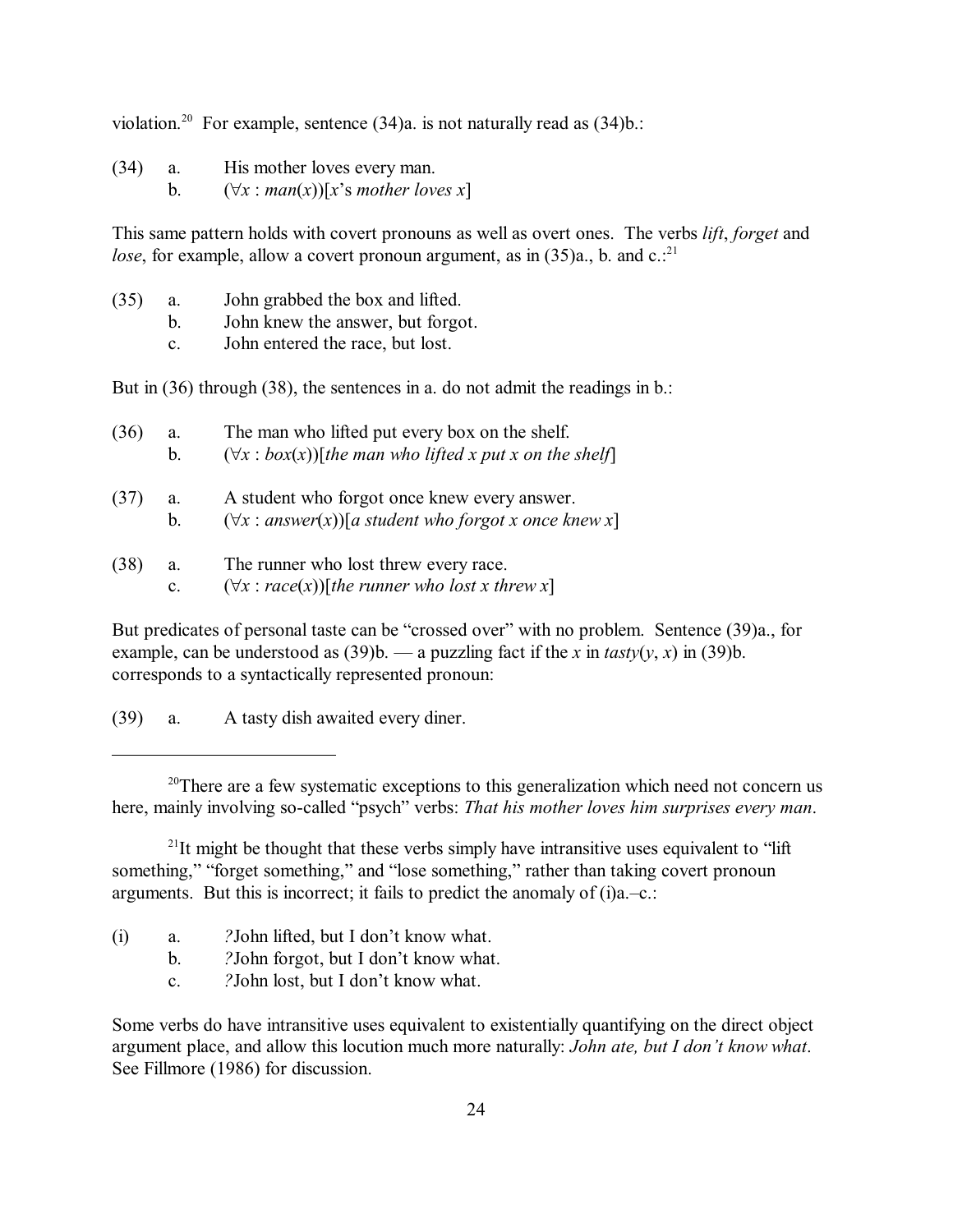b.  $(\forall x : diner(x))(\exists y : dish(y) \& \text{task}(y, x))$ [y awaited x]

The correct interpretation can be obtained without positing such a pronoun through the use of index-binding:

 $(40)$  [[every diner]µ1 [[some dish that  $\lambda$ 2 [ $pr\Theta_2$  is-tasty]] $\lambda$ 3 [ $pr\Theta_3$  [awaited  $pr\Theta_1$ ]]]]

*3.6. Quantification and inference in relativist semantics.* Cappelen and Hawthorne (to appear Ch. 4) make an interesting argument against a relativist analysis of predicates of personal taste, based on quantified readings of the putative hidden argument. They consider a relativist eavesdropper, who hears someone reasoning aloud as follows:

(41) Every member of the class of '84 will get something tasty at the party. I am a member of the class of '84. So, I will get something tasty at the party.

Cappelen and Hawthorne stipulate that the first sentence is to receive a bound reading, so that it means that for each member *x* of the class of '84, *x* will get something tasty which is tasty for *x* at the party; and also stipulate that the eavesdropper adopts an autocentric stance in assessing the speaker's whole argument. Because the first sentence receives a bound reading, its truth value will not vary from person to person, even in a relativist theory. We may imagine that the eavesdropper accepts the truth of the first two sentences; but if he does not find tasty the thing that the speaker will receive at the party (sushi, let's say), he may still assess the third sentence as false. Since the premises are true but the conclusion is false for the eavesdropper, he will judge the argument to be invalid. "But," say Cappelen and Hawthorne, "it is very strange indeed for anyone to judge the argument invalid!"

Strangeness, like tastiness, is something about which judgments vary. Suppose our eavesdropper is listening for the purpose of gathering information about where he can find tasty food to steal. Before he even hears the speaker of  $(41)$ , he has made the following plan:

(42) If anyone at the party has something tasty, I will steal it.

Knowing that the speaker of  $(41)$  is to receive sushi, the eavesdropper is unlikely to steal it — and hearing the speaker give the argument in (41) is unlikely to make him change his mind or regard his decision as inconsistent with his earlier plans. It is actually not odd or inconsistent at all for someone to accept the premises of (41), but reject the conclusion that the speaker will get something tasty; because we all know that tastes vary from person to person.

Part of our reluctance to view the argument in (41) as invalid, I think, comes from the fact that the speaker does not seem to be making any error in reasoning. But if faultless disagreement is possible, it can only be because different people reach mutually contradictory conclusions *without* making any errors in reasoning. If we accept the existence of faultless disagreement, we should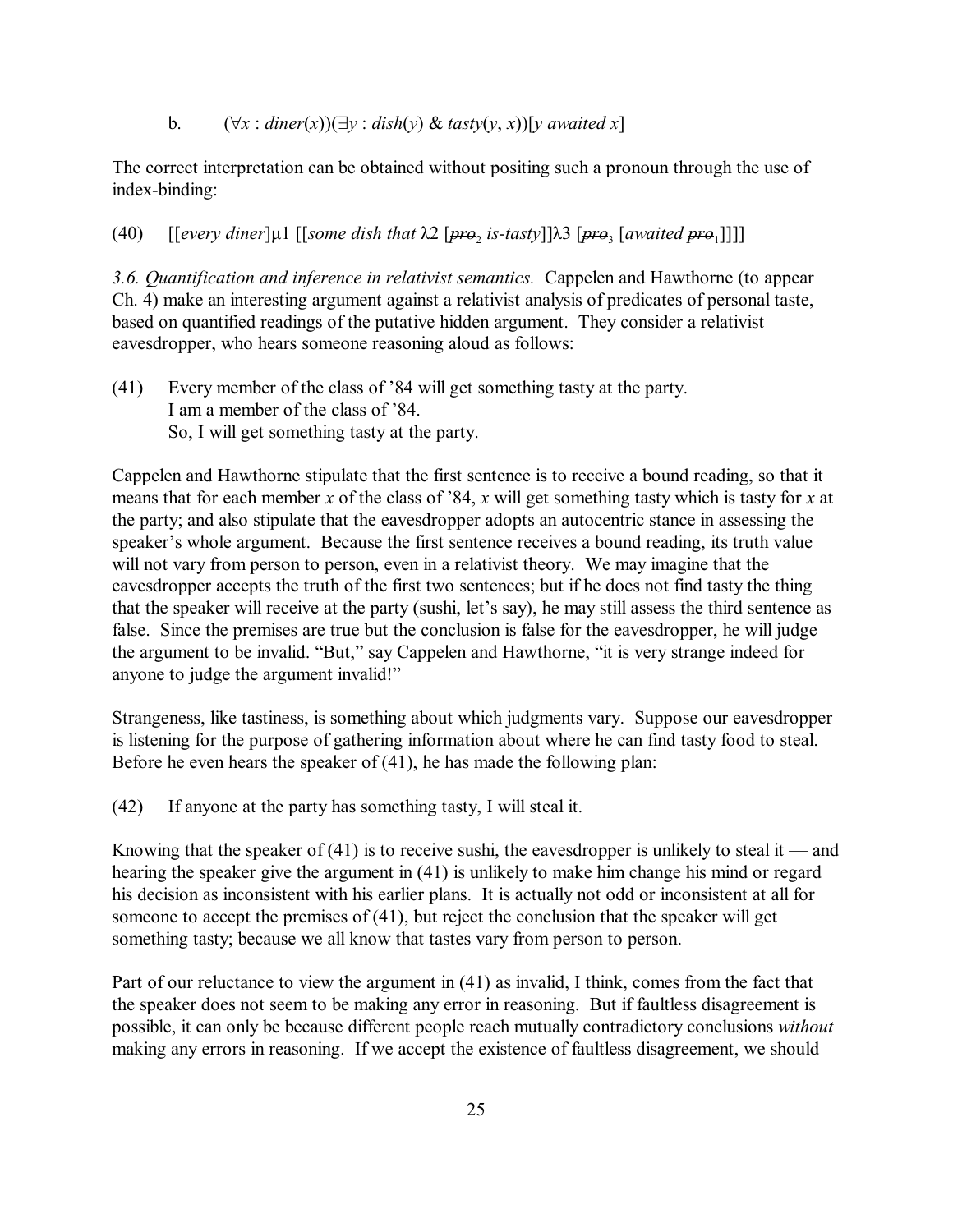not be surprised to find that the same reasoning leads to a conclusion which is true relative to one person but false relative to another.

This last comment deserves some elaboration, because many readers are apt to worry that if logical validity is relative, then the whole enterprise of logic is in danger of falling apart. I think this is unlikely, though, because it is only a limited and specialized kind of reasoning which allows relativized validity.

Consider logical consequence at the level of sentences, for example. This may be defined analogously to our definition of contradiction for sentences in Section 2, above:  $\varphi$  has  $\psi$  as a logical consequence iff for all models *M*, if  $\varphi$  is true in *M* then  $\psi$  is true in *M*. Since each model includes a designated context, and each context specifies a judge, this definition involves a quantification over judges;  $\varphi$  has  $\psi$  as a logical consequence only if  $\psi$  is true relative to *every* judge relative to which  $\varphi$  is true — there is no possibility that  $\varphi$  will have  $\psi$  as a logical consequence for some people but not others.

Likewise consider entailment at the level of sentence contents (functions from world-individual pairs to truth values). Analogously to our definition of contradiction for sentence contents, we may say that *p* entails *q* iff for all *w*, *u*, if  $p(w, u) = 1$  then  $q(w, u) = 1$ . Here also we quantify over the individuals relative to whom the sentence contents are true; there is no possibility that *p* will entail *q* for some people but not others.

How, then, can we regard the conclusion of (41) as legitimate for the speaker to draw, but not the eavesdropper? The fact is that logical consequence and entailment as just defined do not exhaust the consequence relations which may be identified in a system like the one set up in Section 2. We may define others, including relativistic ones. Where *u* is any individual and *p*, *q* are sentence contents, let us say that *p u-entails q* iff for all *w*, if  $p(w, u) = 1$  then  $q(w, u) = 1$ . That is, *p u*-entails *q* iff whenever *p* is true for *u*, *q* is also true for *u*. The argument in (41) is of this kind: in any world where the premises are true for the speaker, the conclusion will be true for the speaker also; but there may well be worlds where the premises are true for the eavesdropper, without the conclusion also being true for him.<sup>22</sup>

(i) Every man ate a tasty dish. I am a man. I ate a tasty dish.

<sup>&</sup>lt;sup>22</sup>Of course the sentences in (41) are not part of our toy language. For an analogous argument that can be checked against the formalism, consider (i), represented as (ii):

<sup>(</sup>ii)  $[[every man] \mu1 [[some dish that \lambda2 [pre_2 is -tasky]] \lambda3 [pre_1 [ate pre_3]]]]$ [[*some man*]λ1 [*I* [*be <del>pro</del><sub>1</sub>]]]*  $\left[ \left[ \text{Some dish that } \lambda \right] \left[ \text{pre}_1 \text{ is-} \text{task} \right] \right] \lambda \geq \left[ \text{I} \left[ \text{ate pre}_2 \right] \right]$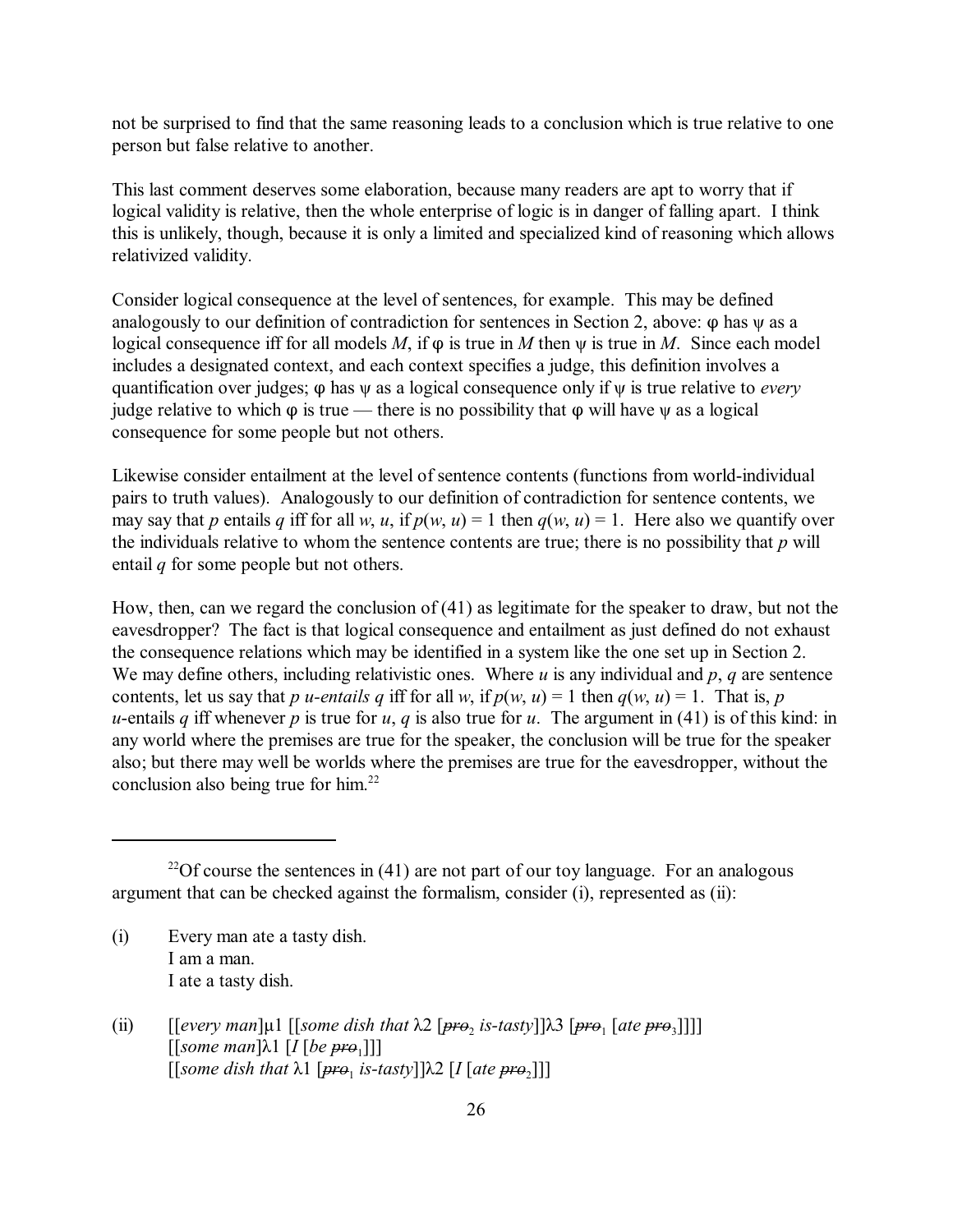Intuitively, inferences based on *u*-entailment are legitimate in any context where *u* is the judge. Assuming the speaker and the eavesdropper in (41) both assess the argument autocentrically, this makes the inference legitimate for the speaker, but allows the eavesdropper to accept the premises while rejecting the conclusion. Of course, the eavesdropper may also adopt an exocentric stance, placing himself "in the shoes" of the speaker, and see that the speaker makes no mistake in logic. The reasoning in (41) is not completely unavailable to the eavesdropper, but it gives him no reason to accept the conclusion as applying to himself.

*4. Digression on index-binding and unarticulated constituents.* I have argued that what appears to be binding of a covert pronominal argument to predicates of personal taste is actually better analyzed as quantification on a non-standard index. The availability of such an analysis suggests that we might apply a similar idea in other cases where semanticists have argued for the existence of covert pronouns, particularly if the primary evidence for the existence of such pronouns is their apparent bindability. Probably the best known such argument is that of Stanley (2000), against the existence of "unarticulated constituents."

Stanley argues that all contextual effects on the truth conditions of sentences must be due to syntactically represented contextually sensitive expressions, and never to purely pragmatic mechanisms with no syntactic correlates. A central part of the argument is that in nearly all cases where some constituent of the proposition expressed by a sentence appears to be provided by the pragmatics, one may find analogous sentences whose interpretation seems to involve a bound variable in place of the pragmatically supplied element. Since it seems implausible to suppose that pragmatic context could provide a variable, it must be represented syntactically. But once this covert syntactic expression is admitted, it seems reasonable to regard the pragmatically supplied constituent as its denotation, rather than as something which contributes to truth conditions noncompositionally, with no syntactic representation.

For example, a number of expressions, such as those expressing distance or orientation (*local*, *distant*, *left*, *right*, etc.), make some sort of reference to a spatial perspective point, which is often left implicit. For example, in (43), it is left implicit what location the bar is local relative to; but this information is important to the truth conditions of any assertion made using this sentence:

(43) John visited a local bar.

One might suppose the perspective point is provided pragmatically, without serving as the denotation of any element in the syntactic representation of this sentence; but (Stanley's argument goes) examples like (44) make this problematic:

(44) Every reporter visited a local bar.

This sentence has a reading in which each reporter *x* visits a bar which is local to *x*. It is implausible to suppose that pragmatics could provide a variable, so something in the syntax must be playing the role of *x*. But once we have posited this covert syntactic element, it is natural to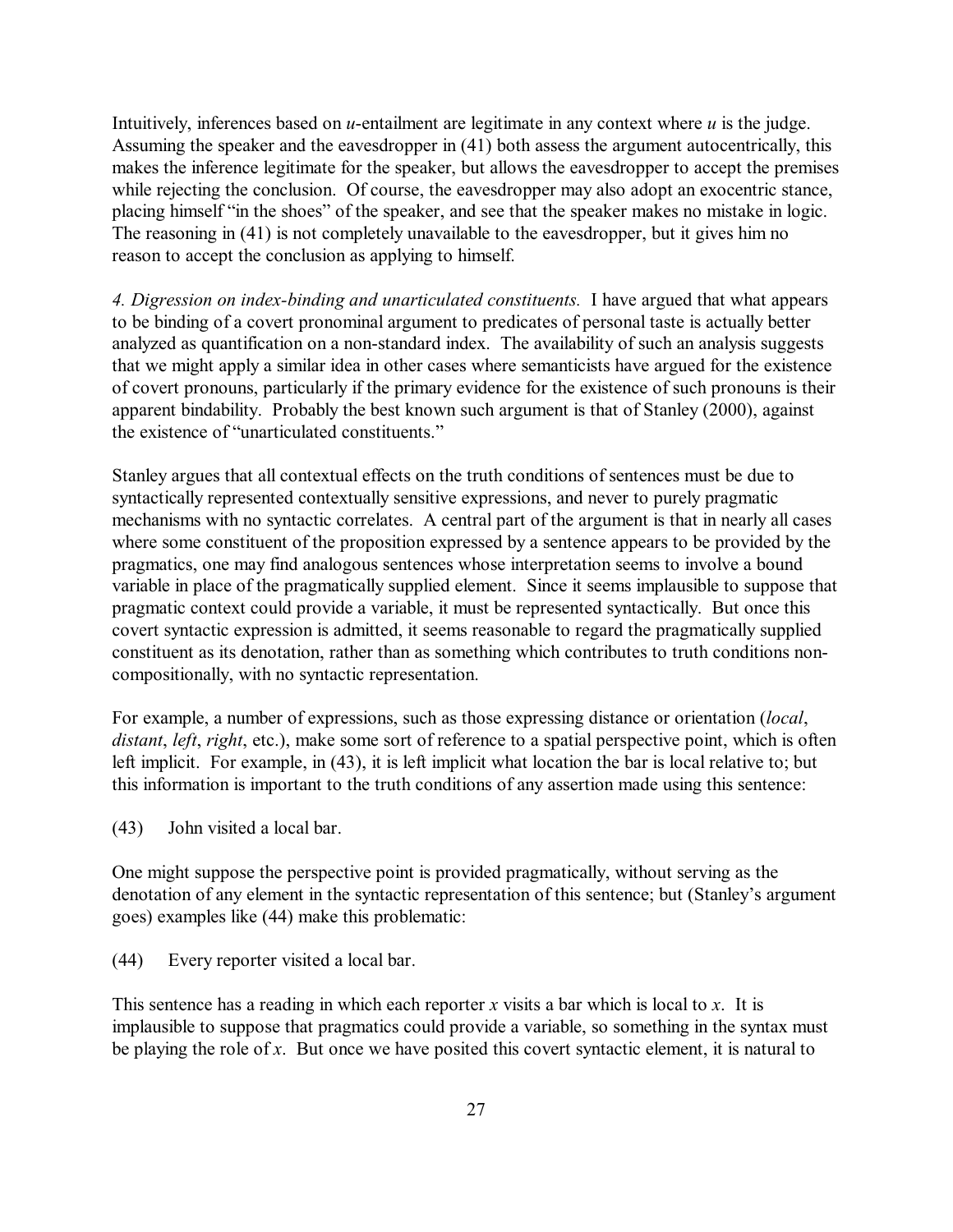suppose that it is also present in (43), where it simply denotes the relevant location.

I have a good deal of sympathy with Stanley's position that truth conditions must be determined compositionally from syntactic structure. However, I do not believe the availability of bound readings is sufficient to demonstrate the presence of covert syntactic elements, because of the availability of metalanguage quantification on indices.

We might, for example, add a location index to our system, writing  $\lbrack \alpha \rbrack^{M,c,w,l,u,g}$  for the denotation of á relative to model *M*, context *c*, world *w*, location *l*, individual *u* and assignment *g*. Now we would regard each context  $c$  as providing a perspective point  $P_c$ , define the content of an expression  $\alpha$  (relative to *M*, *c*, *g*) as that function  $\alpha^{M, c, g}$  which maps any world *w*, location *l* and individual *u* onto  $[\![\alpha]\!]^{M, c, w, l, u, g}$ , and let a sentence  $\varphi$  be true in *c* (relative to *M*, *g*) iff  $[\![\varphi]\!]^{M, c, g}(W_c,$  $P_c$ ,  $J_c$ ) = 1.<sup>23</sup>

*Local*, *left*, *right*, etc., do not give rise to faultless disagreement the way predicates of personal taste do,<sup>24</sup> so probably we should regard the perspective point as determined by the intentions of the speaker, hence as part of the context of use rather than the context of assessment. This makes the analysis of expressions whose denotations vary with *l* "non-indexical contextualist" rather than relativist.

Next we add a sentence-abstract forming operator  $\pi$ , which binds the location index in the same way as  $\mu$  binds the individual index:<sup>25</sup>

 $(45)$   $[\pi n \varphi]^{M, c, w, l, u, g} = \{x \in U \mid [\varphi]^{M, c, w, L(x), u, g[x/n]} = 1\},\$  where  $L(x)$  is the location of x.

Now (44) can be represented as in (46), with no hidden argument for *local*: 26

 $25$ We might also consider adding an operator that binds both indices simultaneously.

 $^{23}$ Obviously, we would need to revise our full set of rules; but I forgo spelling out all the details here.

<sup>&</sup>lt;sup>24</sup>Since *local* is vague, it may give rise to faultless disagreement based on interpersonal differences about just how close something has to be to count as local; but this is the kind of faultless disagreement which is due to scalarity, not the kind which is due to taste.

<sup>&</sup>lt;sup>26</sup>This analysis is perhaps a little reminiscent of that in Pagin (2005) in that it treats quantified unarticulated constituents by using metalanguage quantification, rather than binding variables in the object language; but our metalanguage quantification, unlike Pagin's, is over ordinary indices rather than contexts. It therefore does not require us to assume that contexts may differ from each other only in the value of a single parameter — a feature which Stanley (2005) argues is problematic, following Lewis (1981).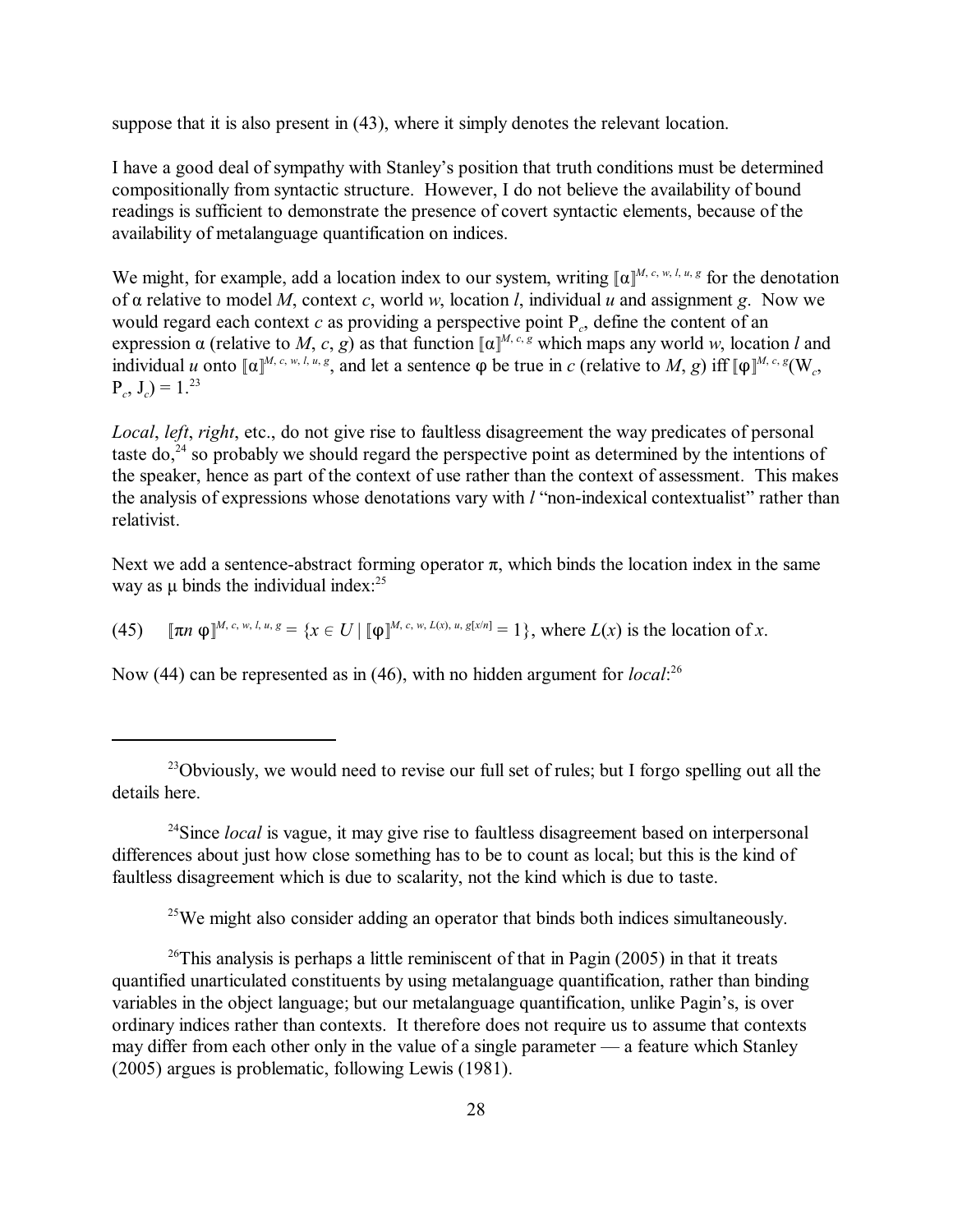## (46) [[*every reporter*]π1 [[some bar that λ2 [*pro*<sub>2</sub> is-local]]λ3 [*pro*<sub>1</sub> visited *pro*<sub>3</sub>]]]

As with predicates of personal taste, index binding does not give the full expressive power of an analysis in which expressions like *local* may take any of a series of variables like  $\mu_0$ ,  $\mu_0$ ,... as a hidden argument. Such an analysis allows a reading for (47) in which each man sends some woman a dish that is local to him, and a movie that is foreign to her; whereas an index binding analysis predicts that *local* and *foreign* should both be evaluated relative to the same location, even on the bound reading:

(47) Every man sent some woman a local dish and a foreign movie.

My intuition is that the index binding account makes the correct prediction here.

The same prediction would be made by an analysis that used a hidden argument, but limited the choice of this argument to some specially designated variable. Here again, I think the issue can probably only be decided on a syntactic basis, with crossover as the primary evidence. Stanley (2000) actually uses crossover to argue *in favor* of a hidden argument to expressions like *local*; his intuition is that (48)a. cannot be read as (48)b.:

(48) a. A local bar sponsored every reporter. b.  $(\forall x : reporter(x))(\exists y : bar(y) \& local(y, x))[y : ponsored x]$ 

Personally, I do not find this reading particularly anomalous — certainly nowhere near as bad as the corresponding readings for (36) to (38).

Some readers may worry that a regular appeal to index binding in place of hidden variables will lead to an undesirable proliferation of indices. This is an understandable concern (and one which also gives me some pause), but it should be kept in mind that in many cases, there is good syntactic evidence for hidden pronouns, and this technique would not be used in such cases. It should also be remembered that this technique is being suggested only for contextual parameters which can be manipulated by operators — since the argument against unarticulated constituents based on their bindability is limited to such cases by definition — and not to contextual effects on truth conditions in general (though if Stanley is right, there are no other contextual effects on truth conditions). My own suspicion is that the number of parameters which can be manipulated in this way is relatively small, and limited to general notions like place, time, and perspective; but this is a matter for further investigation. $27$ 

 $^{27}$ Given the length of time that has passed since works like Lewis (1981) and Kaplan (1989) first stressed the importance of distinguishing between those contextual parameters which are manipulable by operators and those that aren't, there has been surprising little empirical work done to determine what parameters are in fact manipulated by operators in the languages of the world. The number may be fairly small, but is certainly not minuscule; linguists working on the expression of perspective have frequently emphasized that several different notions of perspective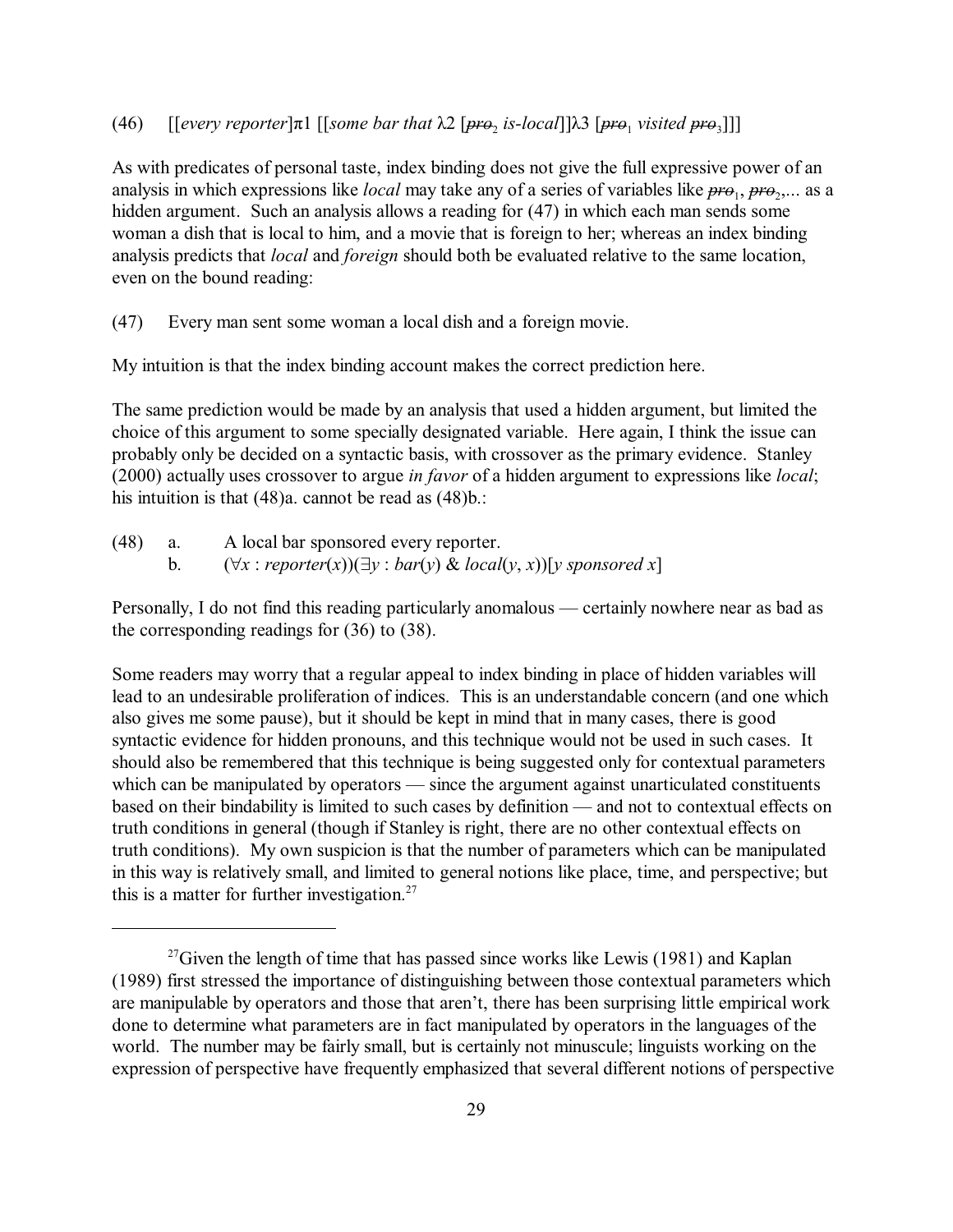*5. Conclusion.* To account for faultless disagreement over sentences containing predicates of personal taste, I argued for the use of a non-standard individual index as part of a relativist semantic theory, and against various analyses which use a hidden pronoun in place of, or in addition to, the non-standard index. In a theory which distinguishes content from character, using a non-standard index is not semantically equivalent to using a designated variable. Appealing to a hidden pronoun interpreted like an ordinary indexical makes it problematic to account for faultless disagreement between people who do not assume a shared context, as well as cases where someone faultlessly disagrees with a speaker who adopts an exocentric stance. Such an analysis also erroneously predicts that predicates of personal taste should exhibit syntactic crossover effects. Even without a hidden pronoun, it is possible to account for quantified readings by allowing ordinary variable binding operators simultaneously to "bind the index." This technique predicts, as a traditional variable binding analysis does not, that when two predicates of personal taste both appear in the scope of two or more operators, the contextual parameters associated with the predicates will not be bound separately by different operators. In a relativist theory, it may happen that certain inferences are legitimate relative to one person but not another; this is to be expected in an analysis which recognizes some disagreements as authentically faultless. Finally, I suggested that the technique of index binding might be extended to account for bound readings for certain other forms of context sensitivity, which do not give rise to faultless disagreement. Because it allows quantification without the use of syntactically represented hidden variables, the availability of this technique undermines one of the main arguments against "unarticulated constituents."

Versions of this paper were presented at the University of Chicago and at the Arché Pilot Workshop on Contextualism and Relativism. Thanks to the audiences at those talks and to Lenny Clapp for comments.

## **References**

Barwise, Jon and Cooper, Robin (1981) 'Generalized quantifiers and natural language', *Linguistics and Philosophy* 4.1.159-219.

Cappelen, Herman and Hawthorne, John (to appear) 'Relativism and monadic truth', Oxford University Press.

Carston, Robyn (1988) 'Implicature, explicature, and truth-theoretic semantics', in *Mental representations: The interface between language and reality*, 155-181, ed. by Ruth M. Kempson, Cambridge University Press.

may be manipulated more-or-less independently of one another (Oshima 2006; Sells 1987). Even if the number should turn out to be fairly large, however, what is crucial for distinguishing between an index binding analysis and an object language variable binding analysis is whether one has to keep track of an arbitrary number of distinct parameters at once.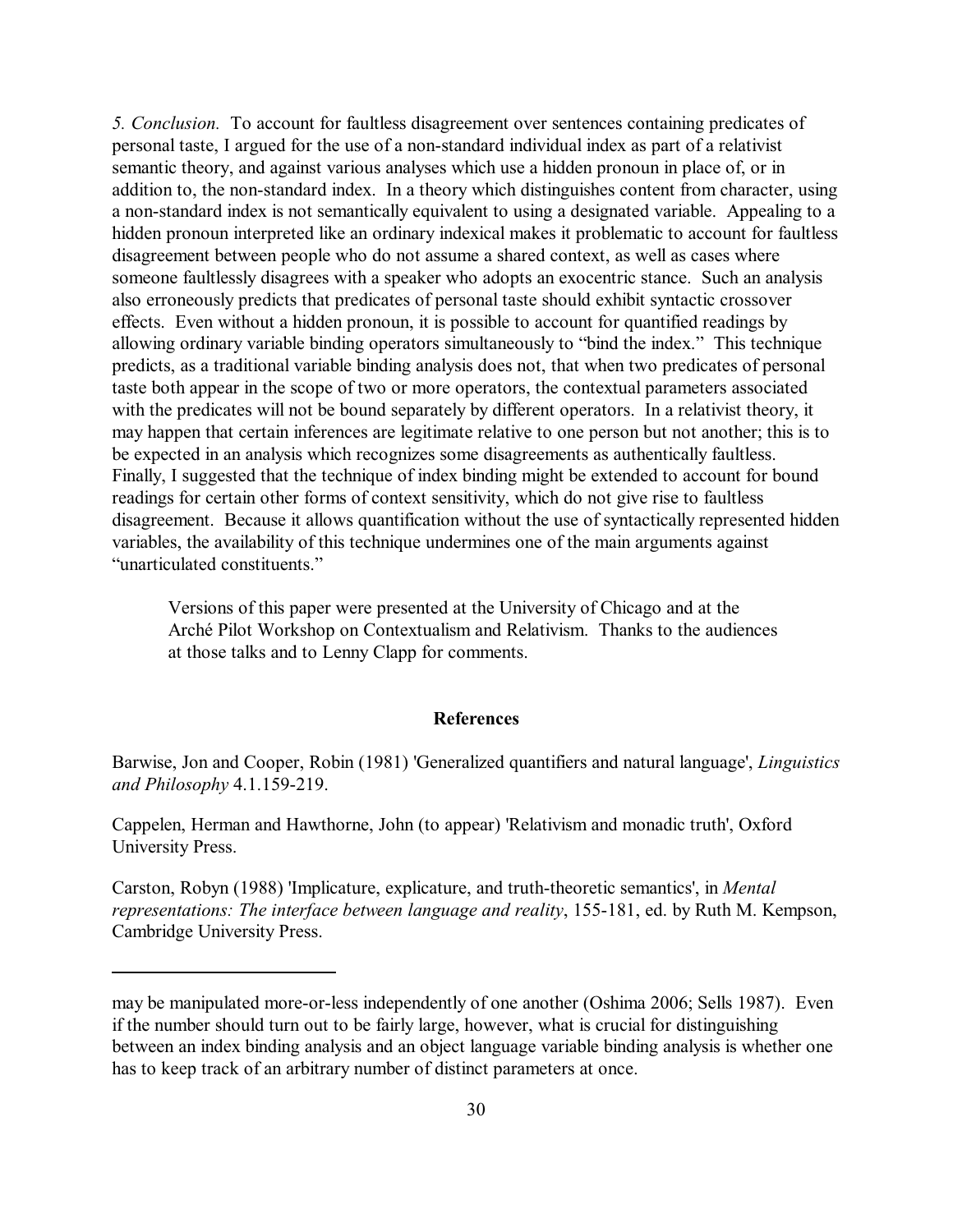Chomsky, Noam (1981) *Lectures on government and binding*, Foris Publications.

Egan, Andy, Hawthorne, John, and Weatherson, Brian (2005) 'Epistemic modals in context', in *Contextualism in philosophy: Knowledge, meaning and truth*, 131-168, ed. by Gerhard Preyer and Georg Peter, Oxford University Press.

Fillmore, Charles (1986) 'Pragmatically controlled zero anaphora', *Proceedings from the 12th annual meeting of the Berkeley Linguistics Society,* 95-107, ed. by V. Nikiforidou, M. Van Clay, M. Niepokuj, and D. Feder, Berkeley Linguistics Society.

Glanzberg, Michael (2007) 'Context, content, and relativism', *Philosophical Studies* 136.1-29.

Kaplan, David (1989) 'Demonstratives', in *Themes from Kaplan*, 481-563, ed. by Joseph Almog, John Perry, and Howard K. Wettstein, Oxford University Press.

Kölbel, Max (2002) *Truth without objectivity*, Routledge.

Kölbel, Max (2004a) 'Faultless disagreement', *Proceedings of the Aristotelian Society* 104.53-73.

Kölbel, Max (2004b) 'Indexical relativism versus genuine relativism', *International Journal of Philosophical Studies* 12.3.297-313.

Lasersohn, Peter (2005) 'Context dependence, disagreement, and predicates of personal taste', *Linguistics and Philosophy* 28.643-686.

Lasersohn, Peter (to appear) 'Relative truth, speaker commitment and control of implicit arguments', *Synthese*.

Lewis, David K. (1981) 'Index, context and content', in *Philosophy and grammar*, 79-101, ed. by Stig Kanger and Sven Ohman, D. Reidel Publishing Co.

MacFarlane, John (2003) 'Future contingents and relative truth', *Philosophical Quarterly* 53.212.321-336.

MacFarlane, John (2005a) 'Making sense of relative truth', *Proceedings of the Aristotelian Society* 104.53-73.

MacFarlane, John (2005b) 'The assessment sensitivity of knowledge attributions', in *Oxford studies in epistemology*, 197-233, ed. by Tamar Szabó Gendler and John Hawthorne, Oxford University Press.

MacFarlane, John (2007a) 'Relativism and disagreement', *Philosophical Studies* 132.17-31.

MacFarlane, John (2007b) 'Semantic minimalism and nonindexical contextualism', in *Contextsensitivity and semantic minimalism: New essays on semantics and pragmatics*, 240-250, ed. by Gerhard Preyer and Georg Peter, Oxford University Press.